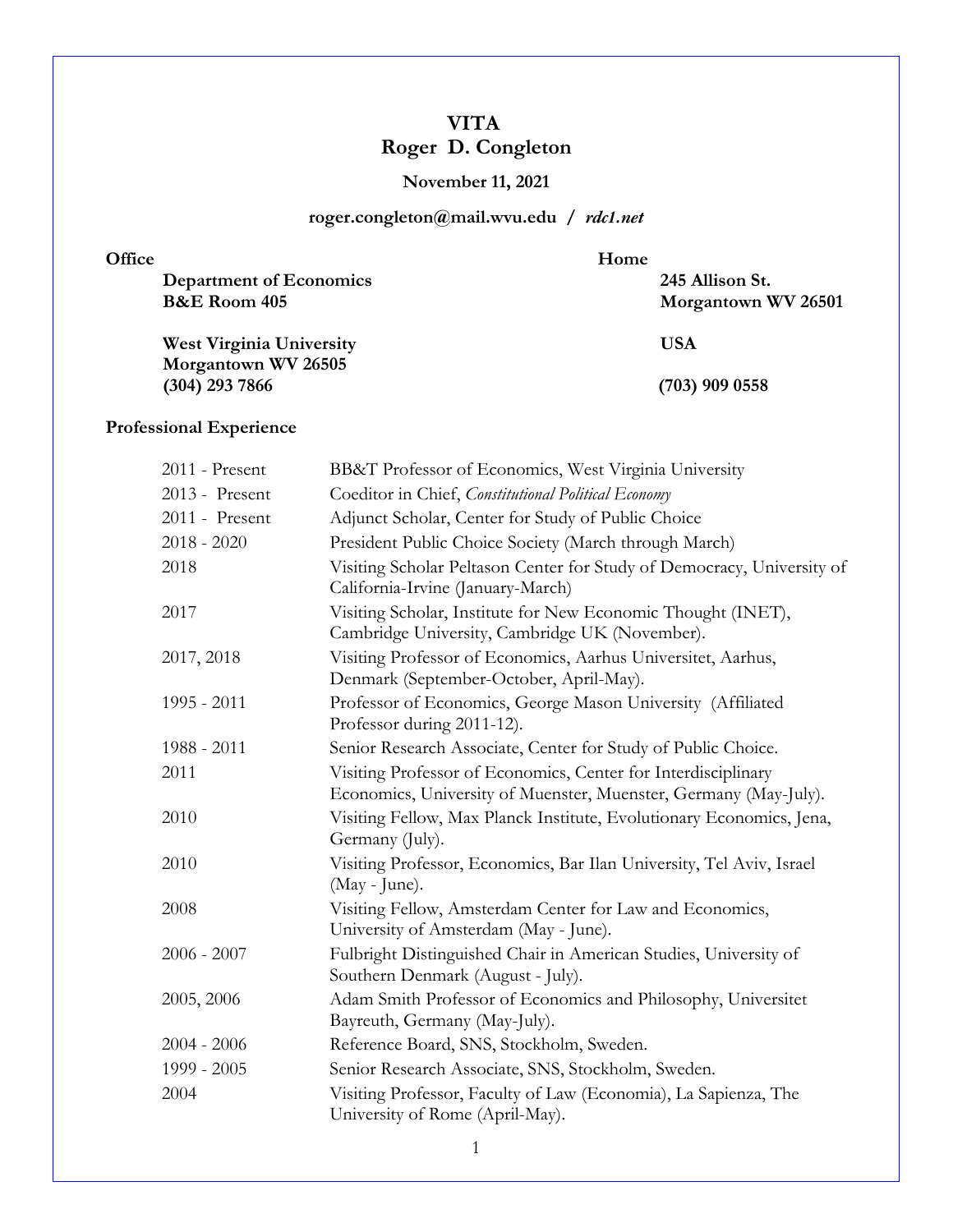| 2004          | Visiting Research Fellow, Politics, Nuffield College, Oxford University<br>(January-February).                                                               |
|---------------|--------------------------------------------------------------------------------------------------------------------------------------------------------------|
| $2003 - 2004$ | Visiting Professor of Public Policy, Universiteit of Leiden, Leiden, the                                                                                     |
|               | Netherlands (August-June).                                                                                                                                   |
| 1999 - 2002   | General Director, Center for Study of Public Choice                                                                                                          |
| 2000          | Visiting Senior Research Associate, SNS, (Studieförbundet Näringsliv<br>och Samhälle, Center for Business and Policy Studies) Stockholm,<br>Sweden (August). |
| 1998          | Visiting Professor of Economics, Universitat Autonoma de Barcelona,<br>Barcelona, Spain (June-July).                                                         |
| 1995          | Visiting Professor of Economics, Stockholm School of Economics,<br>Stockholm, Sweden (May-June).                                                             |
| 1993          | Director's Research Fellow, Research School for Social Science,<br>Australian National University, Canberra Australia (May-July).                            |
| 1990-1995     | Senior Research Associate, International Institute, George Mason<br>University                                                                               |
| 1988-1995     | Associate Professor of Economics, George Mason University, Fairfax,<br>VA                                                                                    |
| 1986-1988     | Associate Professor of Economics, Clarkson University, Potsdam, NY                                                                                           |
| 1986-1987     | Bradley Postdoctoral Fellow and Research Associate, Center for Study<br>of Public Choice, George Mason University, Fairfax, VA<br>(August-June).             |
| 1980-1986     | Assistant Professor of Economics, Clarkson University, Potsdam, NY                                                                                           |
| 1979-1980     | Post Doctoral Fellow and Adjunct Assistant Professor, New York<br>University                                                                                 |
| 1978-1979     | Adjunct Assistant Professor of Economics, Albion College, Albion, M                                                                                          |
| 1977-1978     | Instructor of Economics, Virginia Polytechnic Institute and State<br>University, Blacksburg, VA                                                              |

### **Education:**

Ph. D. 1978 (Economics) Virginia Polytechnic Institute and State University M. A. 1976 (Economics) Virginia Polytechnic Institute and State University B. A. 1974 (Economics) Virginia Polytechnic Institute and State University

#### **Academic Honors and Awards**

President of the Public Choice Society (2018-20) Dean's Award of Distinction for Service (WVU) 2014. Fulbright Distinguished Professor of American Studies, Odense Denmark (2006-07) Adam Smith Visiting Professor of Economics and Philosophy, Universitet Bayreuth (2005, 2006) Visiting Residential Fellow Nuffield College, Oxford University (January-February 2004) Elected Honorary Member of the Executive Board of the Japanese Public Choice Society (July 2003)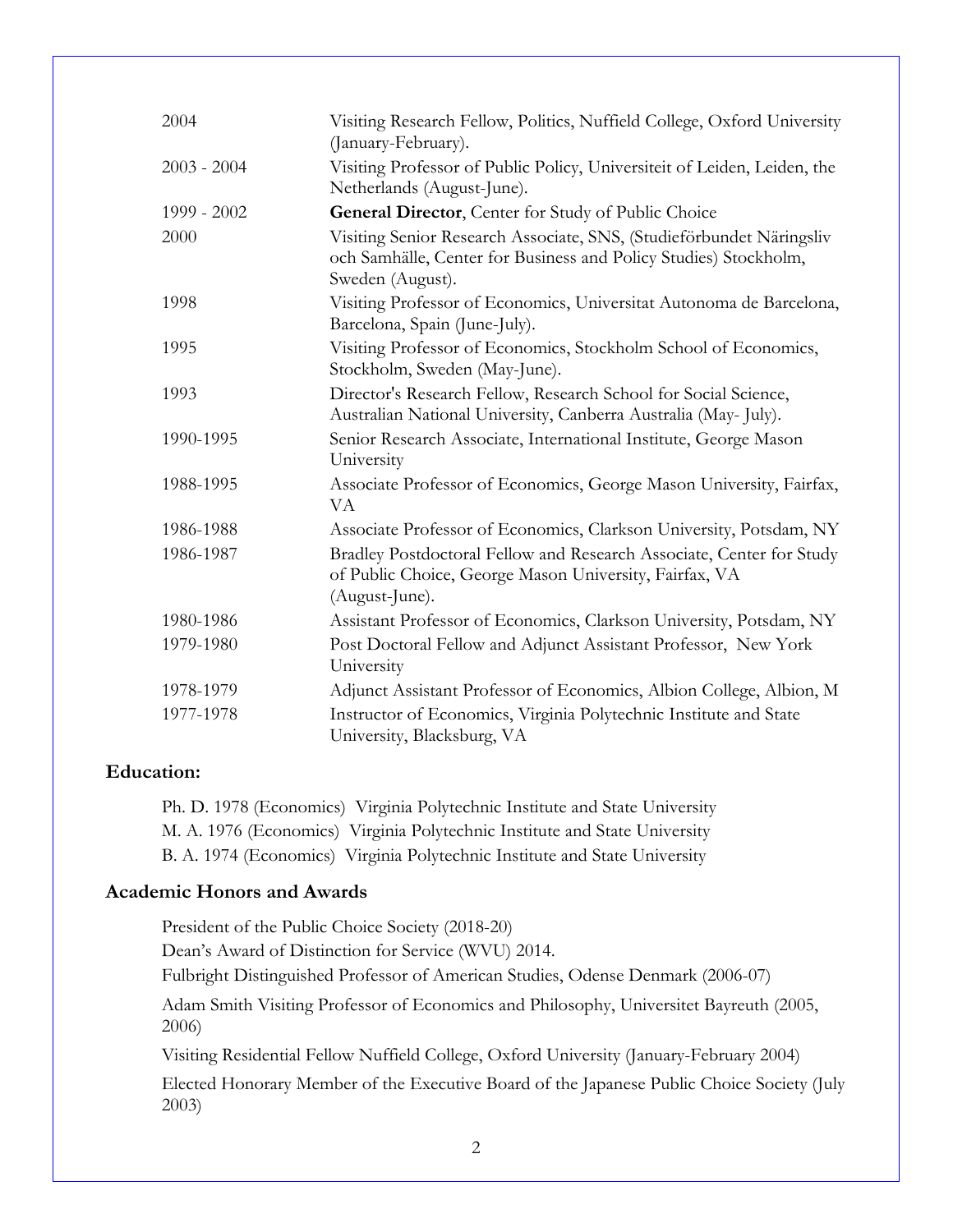Director's Research Fellowship, Research School for Social Sciences, Australian National University, (May-August 1993).

Bradley Post Doctoral Fellow, Center for Study of Public Choice, George Mason University (1986-87).

Post Doctoral Fellow in Austrian Economics, New York University (1979-80).

E B. Earhart Foundation Fellowship, Virginia Polytechnic Institute and State University (1977-1978).

Rensselaer Polytechnic Institute Medal for Mathematics and Science (1970).

### **Books and Edited Volumes**

- (1) *Solving Social Dilemmas: Ethics, Politics, and Prosperity.* Oxford University Press, Oxford, UK (approximately 500 pages) forthcoming 2022.
- (2) *Oxford Handbook of Public Choice*. (Volume One) Edited, with Bernard Grofman and Stefan Voigt. Oxford: Oxford University Press. ISBN: 9780190469733 [998 pages] (2019).
- (3) *Oxford Handbook of Public Choice*. (Volume Two) Edited, with Bernard Grofman and Stefan Voigt. Oxford: Oxford University Press. ISBN: 9780190469771. [960 pages] (2019).
- (4) *A Companion to the Rent-Seeking Literature*. Edited, with A. Hillman, London: Edward Elgar Press. ISBN 978-1-7824-493-7 [532 pages] (2015).
- (5) *Perfecting Parliament: Liberalism, Constitutional Reform, and the Emergence of Western Democracy*. Cambridge: Cambridge University Press. ISBN-13: 9780521151696 and 9780521764605. [672 pages] (2011).
- (6) A Subset was Translated into Japanese by A. Yokoyama, H. Kato and colleagues, Tokyo: Keiso Shobo (Fall, 2015) ISBN978-4-326-50416-9.
- (7) *Forty Years of Rent-Seeking Research*. (Volume One) Edited with introduction by R. D. Congleton, A. L Hillman and K. Konrad. Heidelberg: Springer. ISBN 978-3-540-79181-2 [695 pages] (2008).
- (8) *Forty Years of Rent-Seeking Research*. (Volume Two) Edited with introduction by R. D. Congleton, A. L Hillman and K. Konrad. Heidelberg: Springer. ISBN 978-3-540-79185-0, [1509 pages] (815 pages) (2008).
- (9) *Democratic Constitutional Design and Public Policy: Analysis and Evidence*. Edited with introduction by R. D. Congleton and B. Swedenborg. Cambridge Mass: MIT Press. ISBN 0-262-03349-6, [373 pages] (2006).
- (10) *Improving Democracy through Constitutional Reform: Some Swedish Lessons*. Boston, Dordrecht, London: Kluwer Academic Publishers. ISBN 1402074328, [256 pages] (2003).
- (11) *Att Förbättra Demokratin: En Politisk-Economisk Analys av Sveriges Grundlag* (In Swedish). Stockholm: SNS Förlag, ISBN 91 7150-842-2, [221 pages] (2002).
- (12) *Politics by Principle, Not Interest: Towards Nondiscriminatory Democracy*. (with James M. Buchanan) New York, Cambridge: Cambridge University Press. [170 pages] (1998).
- (13) Translated into Chinese by the China Social Sciences Documentation Publishing House via agreement with Cambridge University Press. Yuan Ze Zheng Zhi, Er Fei Li Yi Zheng Zhi: Tong Xiang Fei Qi Shi Xing Min Shu. Beijing: She Hui Ke Xue Wen Xian Chu Ban She, ISBN 7801901630, [257 pages] (2004).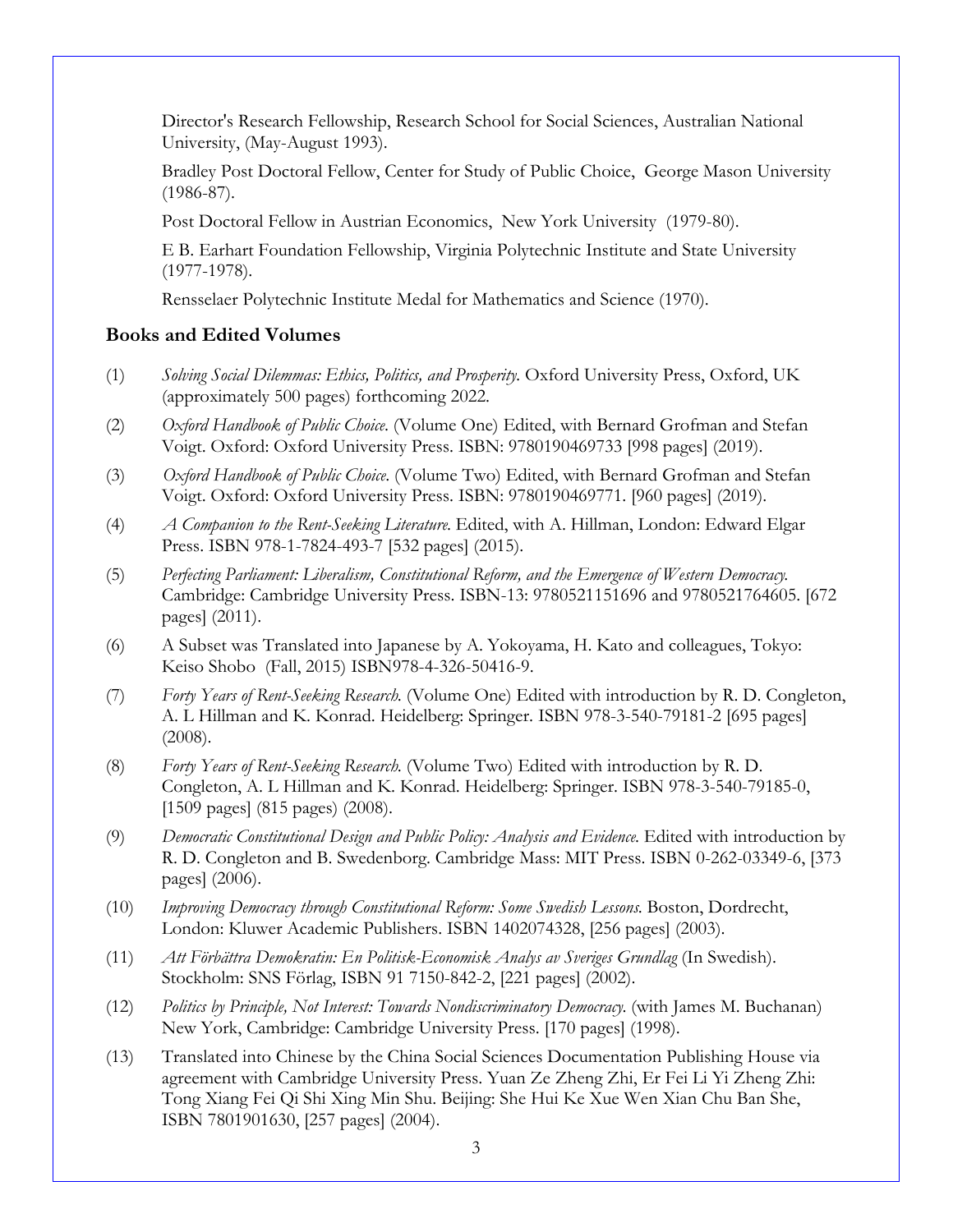- (14) *The Political Economy of Environmental Protection: Analysis and Evidence*. Edited with introduction by R. D. Congleton. Ann Arbor, Michigan: University of Michigan Press. [289 pages] (1996).
- (15) *The Economic Analysis of Rent Seeking*. (with R. D. Tollison) Edited, with introduction by R. D. Congleton and R. D. Tollison. London: Edward Elgar Press. [397 pages] (1995).
- (16) A subset has been translated into Japanese by the Japanese Public Choice Society, Economics of Rent Seeking. (H. Kato), Tokyo: Kieso Sobo, ISBN4 326-50231-2. [264 pages] (2002).

### **Doctoral Dissertation**

(17) "The Role of Information in Choice," Virginia Polytechnic University and State University (1978, directed by Professor James M. Buchanan).

### **Articles Published in Academic Journals (Organized by Date)**

- (18) "Federalism and Pandemic Policies," *Public Choice* (forthcoming 2022).
- (19) "Readership and Citations as Alternative Measures of Impact," (w. A. Cardazzi and A. Marsella) Constitutional Political Economy (forthcoming 2022).
- (20) "Behavioral Economics and the Virginia School of Political Economy: Overlaps and Complementarities," *Public Choice* (forthcoming 2022).
- (21) "Ethics and Good Governance," *Public Choice* (2020), 184: 379-98.
- (22) "The Institutions of International Treaty Organizations as Evidence for Social Contract Theory," *European Journal of Political Economy* (2020) 63: 101891.
- (23) "Governance by True Believers: Supreme Duties with and without Totalitarianism," *Constitutional Political Economy* (2020) 31(1): 111-141.
- (24) "On the Stability of U. S. Politics: Post-Sample Forecasts and Refinements of the Congleton-Shughart Models of Social Security and Medicare Benefit Levels." *Public Choice* (2020) 183 (1): 101-132.
- (25) "Fiscal Bargaining and the Implicit Fiscal Constitutions of Liberal Democracies: A Public Choice Perspective," *Public Policy Review* (PRI) (2019) 15 (2): 175-198.
- (26) "A Test of the Institutionally-Induced Equilibrium Hypothesis: On the Limited Fiscal Impact of Two Celebrity Governors," (w. Y. Zhou) *Economics of Governance* (2019) 20:103-28.
- (27) "On the Emergence of a Classic Work: A Short History of the Impact of Gordon Tullock's Welfare Costs of Tariffs, Monopolies, and Theft," *Public Choice* (2019) 181: 5-12.
- (28) "On the Political Economy of Privacy in Communities that Include both Friends and Foes," *Journal of Public Finance and Public Choice* (2018) 33: 127-44.
- (29) "On the Codetermination of Tax-Financed Medical R&D and Healthcare Expenditures: Models and Evidence," (with A. Batinti) *European Journal of Political Economy* (2018) 54: 175-88.
- (30) "Intellectual Foundations of Public Choice, the Forest from the Trees," *Public Choice* (2018) 175: 229-44.
- (31) "A Short History of Constitutional Liberalism in America," *Constitutional Political Economy* (2018) 29: 137-70.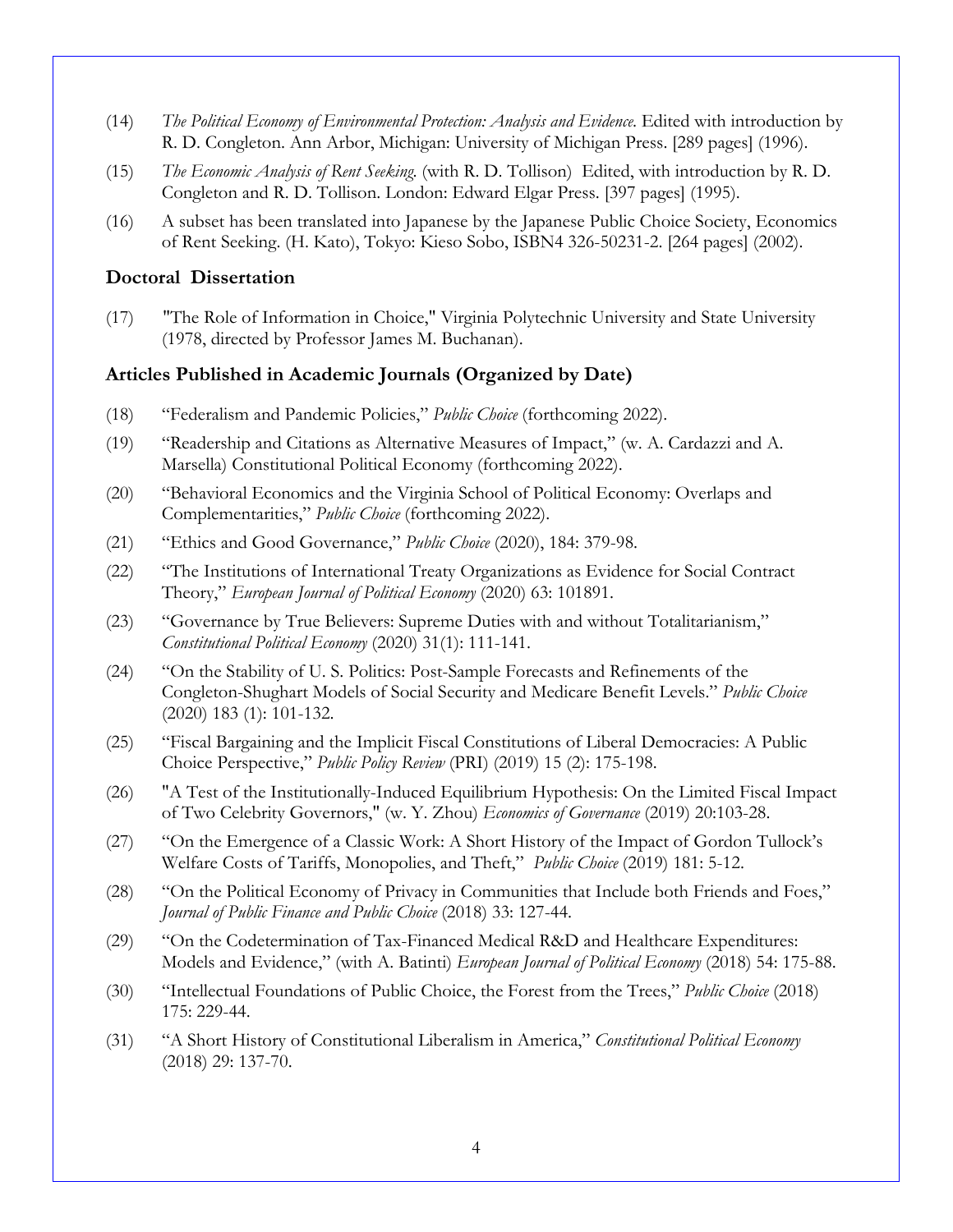- (32) "Constitutional Bargaining and the Quality of Contemporary African Institutions: A Test of the Incremental Reform Hypothesis," (with D. W. Yoo) *Journal of Institutional Economics* (2018) 14: 233-58.
- (33) "The Electoral Politics and Evolution of Complex Healthcare Systems," (with A. Batinti and R. Pietratonio) *Kyklos* 70 (2017, 4): 483-510. (Lead Article)
- (34) "Robert Tollison and the Economics of Politics," *Public Choice*, (2017) 171: 23-28.
- (35) "Gordon Tullock's Implicit Analytical History of Government," *Constitutional Political Economy* (2016) 27:179-93.
- (36) "The Logic of Collective Action and Beyond," *Public Choice* 164 (2015): 217-34.
- (37) "Constitutional Political Economy and Rent Seeking: Organizations, Rules, and the Control of Rent-Seeking Losses," (Invited) *Revue d'Economie Politique* (forthcoming 2016).
- (38) "Thanks to Gordon Tullock," *Public Choice* 162 (2015): 229-33.
- (39) "The Contractarian Constitutional Political Economy of James Buchanan," *Constitutional Political Economy* (2014) 25: 39-67.
- (40) "On the Inevitability of Divided Government and Improbability of a Complete Separation of Powers," *Constitutional Political Economy* 24 (2013): 177-98.
- (41) "Is It All about Competence? The Human Capital of U.S. Presidents and Economic Performance," *Constitutional Political Economy* 24 (2013): 108-24.
- (42) "Growing up with the Calculus of Consent," (Invited) *Public Choice* 152 (2012): 273-78.
- (43) "The Constitutional Political Economy of Gordon Tullock," *Public Choice* 152 (2012): 131-46.
- (44) "On the Political Economy and Limits of Crisis Insurance: the Case of the 2008–11 Bailouts." *Public Choice* 150 (2012): 399-423.
- (45) "Why Local Governments Do Not Maximize Profits: On the Value Added by the Representative Institutions of Town and City," *Public Choice* 149 (2011): 187-207.
- (46) "The Rise of the Modern Welfare State, Ideology, Institutions, and Income Security: Analysis and Evidence" (with Feler Bose) *Public Choice* 144 (2010): 535-55.
- (47) "On the Political Economy of the Financial Crisis and Bailout of 2008-09," *Public Choice* 140 (2009): 287-317.
- (48) "Efficient Mercantilism? Revenue-Maximizing Monopolization Policies as Ramsey Taxation," (with Sanghack Lee) *European Journal of Political Economy* 25 (2009): 102-14.
- (49) "America's Neglected Debt to the Dutch, An Institutional Perspective," *Constitutional Political Economy* 19 (2008): 35-60.
- (50) "On the Distributional Effects of Political Decisionmaking, An Overview and Synthesis of Public Choice Research," *International Journal of Economic Policy Studies* 3 (2008): 1-30. (Lead Article)
- (51) "The Moral Voter Hypothesis: Economic and Normative Aspects of Public Policy and Law within Democracies." *Journal of Public Finance and Public Choice* 25 (2007): 3-30 (lead article, published in 2008).
- (52) "Informational Limits to Democratic Public Policy: the Jury Theorem, Yardstick Competition, and Ignorance," *Public Choice* 132 (2007): 333-352.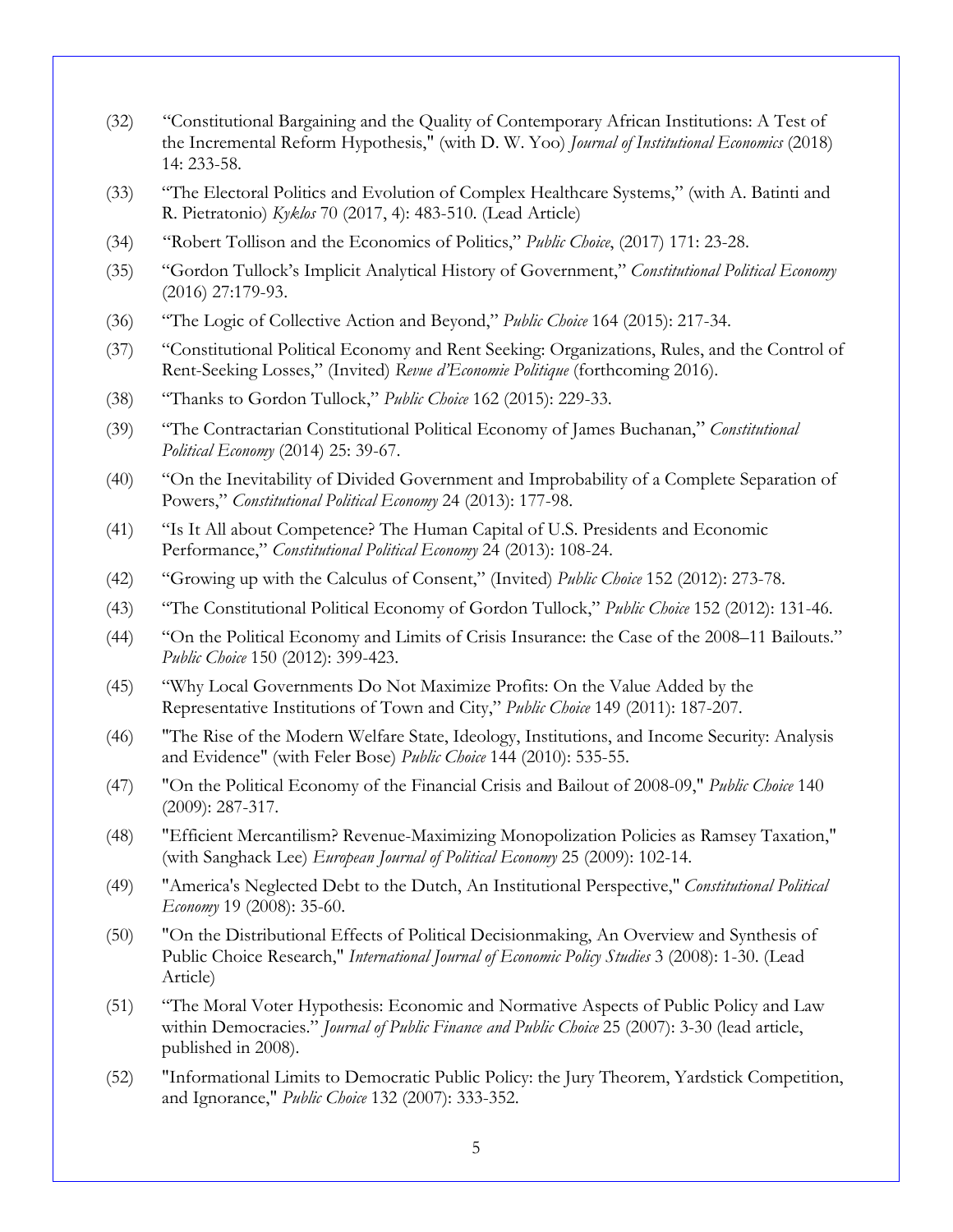- (53) "On the Feasibility of a Liberal Welfare State: Agency and Exit Costs in Income Security Clubs," *Constitutional Political Economy* 18 (2007): 145-159. (Lead Article).
- (54) "From Royal to Parliamentary Rule without Revolution, the Economics of Constitutional Exchange within Divided Governments," *European Journal of Political Economy 27* (2007): 261-580 (Lead Article).
- (55) "The Globalization of Politics: Rational Choice and the Internationalization of Public Policy," *Civilization* (2006) 10: 35-45 (published in 2007, Invited)
- (56) "Constitutional Exchange in Japan: From Shogunate to Parliamentary Democracy," *Public Choice Studies* 47 (2006): 5-29. (Lead Article).
- (57) "International Public Goods and Agency Problems in Treaty Organizations," *Review of International Organizations* 1 (2006): 319-336. (Lead Article).
- (58) "The Story of Katrina: New Orleans and the Political Economy of Disaster," *Public Choice* 127 (2006): 5-30. (Invited, Lead Article)
- (59) "Informational Limits to Public Policy: Ignorance and the Jury Theorem," *Journal of Economic Policy Studies* 2 (2005): 3-15 (Lead Article).
- (60) Reprinted in: *Public Choice and the Challenge of Democracy.* J. C. Pardo and P Schwartz, Eds. Edward Elgar (2007, pp. 206-219).
- (61) "Mutual Advantages of Coercion and Exit within Private Clubs and Treaty Organizations: Toward a Logic of Voluntary Association," *Revista de Political Economy* (2004): 283-311.
- (62) Reprinted in: Brennan, G. *Coercive Power and its Allocation in the Emergent Europe.* London: Palgrave Macmillan (2005): 47-76.
- (63) "Toward a Political Economy of Crisis Management: Rational Choice, Ignorance, and Haste in Political Decision Making," *Public Choice Studies* 43 (2004): 5-16. (Published in Japanese, Lead Article.)
- (64) Reprinted in English: *Economics in a Changing World,* the proceedings of the First International Conference on Business, Management, and Economics*.* C. C. Aktan, Ed. Izmir: Yassar University. (December, 2005): 187-202.
- (65) An extended version was published in English as "The Political Economy of Crisis Management: Surprise, Urgency, and Mistakes in Political Decision Making," *Advances in Austrian Economics* 8 (2005): 183-204.
- (66) "Economic Development and Democracy, Does Industrialization Lead to Universal Suffrage?" *Homo Economicus* 21 (2004): 283-311.
- (67) "The Political Economy of Gordon Tullock," P*ublic Choice* 121 (2004):213-38.
- (68) "The Political Economy of Gordon Tullock," reprinted in *Public Choice Studies* (in Japanese) (2005): 5-23. (Lead Article)
- (69) "A Theory of Menu Federalism, Decentralization by Political Agreement" (with Andreas Kyriacou and Jordi Bacaria) *Constitutional Political Economy* 14 (2003):167- 190. (Lead Article
- (70) Reprinted in: Ehtisham, A. and Broscio (Eds.) *Effective Federalism and Local Finance*. Edward Elgar (2011, Ch. 19).
- (71) "The Future of Public Choice," *Public Choice Studies* 40 (in English) (2003): 5-23. (Lead Article)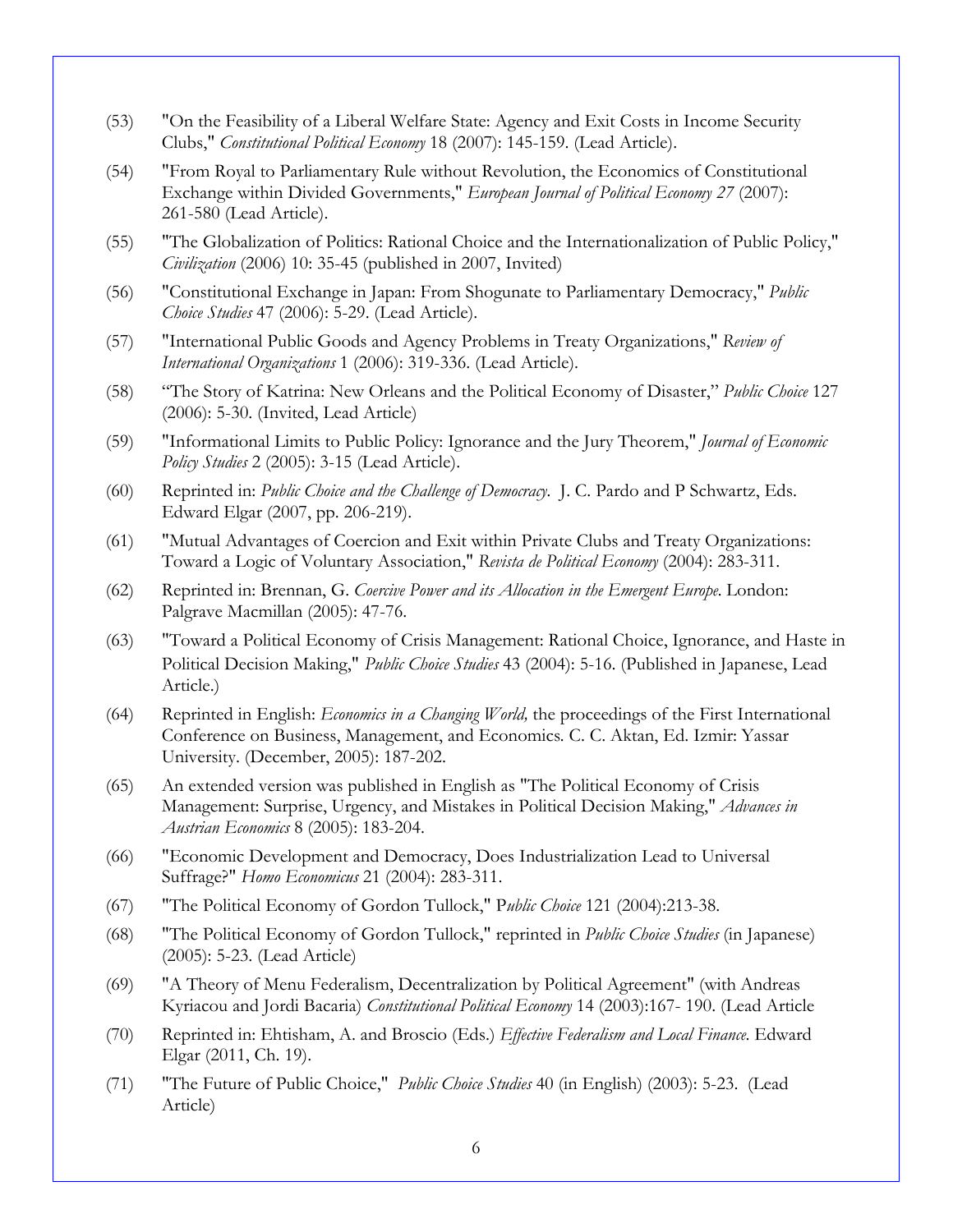- (72) "Agency Problems and the Allocation of International Environmental Grants: The Return to Rio," *Economia Delle Scelte Pubbliche* 20 (2002):125-146. (published in late 2003).
- (73) "Tax-Base Enforcement and Leviathan: On the Allocation of Tax Enforcement Effort," *Public Finance Review* 30 (2002): 456-476.
- (74) "In Defense of Ignorance," *Eastern Economic Journal* 27 (*2001*): 391-408.
- (75) "On the Durability of King and Council: the Continuum Between Dictatorship and Democracy," *Constitutional Political Economy* 12 (2001):193-215. (Lead Article)
- (76) "Rational Ignorance and Rationally Biased Expectations: The Discrete Informational Foundations of Fiscal Illusion," *Public Choice* 107 (2001): 35-64.
- (77) "Help, Harm or Avoid: On the Personal Advantage of Dispositions to Cooperate and Punish in Multilateral PD Games with Exit ," (with V. Vanberg) *Journal of Economic Behavior and Organization 44* (2001): 145-167.
- (78) "The Stability Inducing Properties of Unstable Coalitions," ( with R. D. Tollison) *European Journal of Political Economy* 15 (1999): 193-205.
- (79) "Voter Discernment and Candidate Entry in Pluralitarian Elections," (with B. Steunenberg) *Public Choice* 95 (1998): 287-305.
- (80) "Political Efficiency and Equal Protection of the Law," *Kyklos* 50 (1997): 485-505.
- (81) "On the Rationality of Mutually Immiserating Coercion," (with P. Fudulu) *Journal of Economic Behavior and Organization* (1996): 133-136.
- (82) "Toward a Transactions Cost Theory of Environmental Treaties: Substantive and Symbolic Environmental Agreements," *Economia Delle Scelte Pubbliche* (1995): 119-139.
- (83) "On the Political Economy of State Highway Expenditures: Some Evidence of the Relative Performance of Alternative Public Choice Models," (with R. Bennett) *Public Choice* 84 (1995): 1-24. (Lead Article)
- (84) "Constitutional Federalism and Decentralization," *Economia Delle Scelte Pubbliche* (1994, no. 1):15-30.
- (85) "Towards a First Best Conservation Regulation: On the Political Economy of Demand Side Management," *Public Choice Studies* (in Japanese) 23:(1994): 35-48.
- (86) "The Incumbency Dilemma and Rent Extraction by Legislators," (with J. M. Buchanan) *Public Choice* 79 (1994): 47-60.
- (87) "The Politics of Government Debt," *Economia Delle Scelte Pubbliche* (1992, no.1): 17-34. "Political Institutions and Pollution Control," *Review of Economics and Statistics* 74 (August, 1992): 412-421.
- (88) Reprinted in: *Environmental Planning.* Van Den Bergh, J, K. Button, and P. Nijkamp Eds. *Elgar Reference Collection. Classics in Planning v 8. Cheltenham, UK: Edward Elgar* Publishing  $(2007):555-64.$
- (89) Reprinted in: *The Political Economy of Environmental Regulation*. R. N. Stavins Ed. The International Library of Critical Writings in Economics, Edward Elgar (2004): 48-57.
- (90) Reprinted in: *The Economics of International Environmental Agreements.* A. A. Batabyal*,* Ed. Aldershot: Ashgate Publishing Co. (2000): 147-156.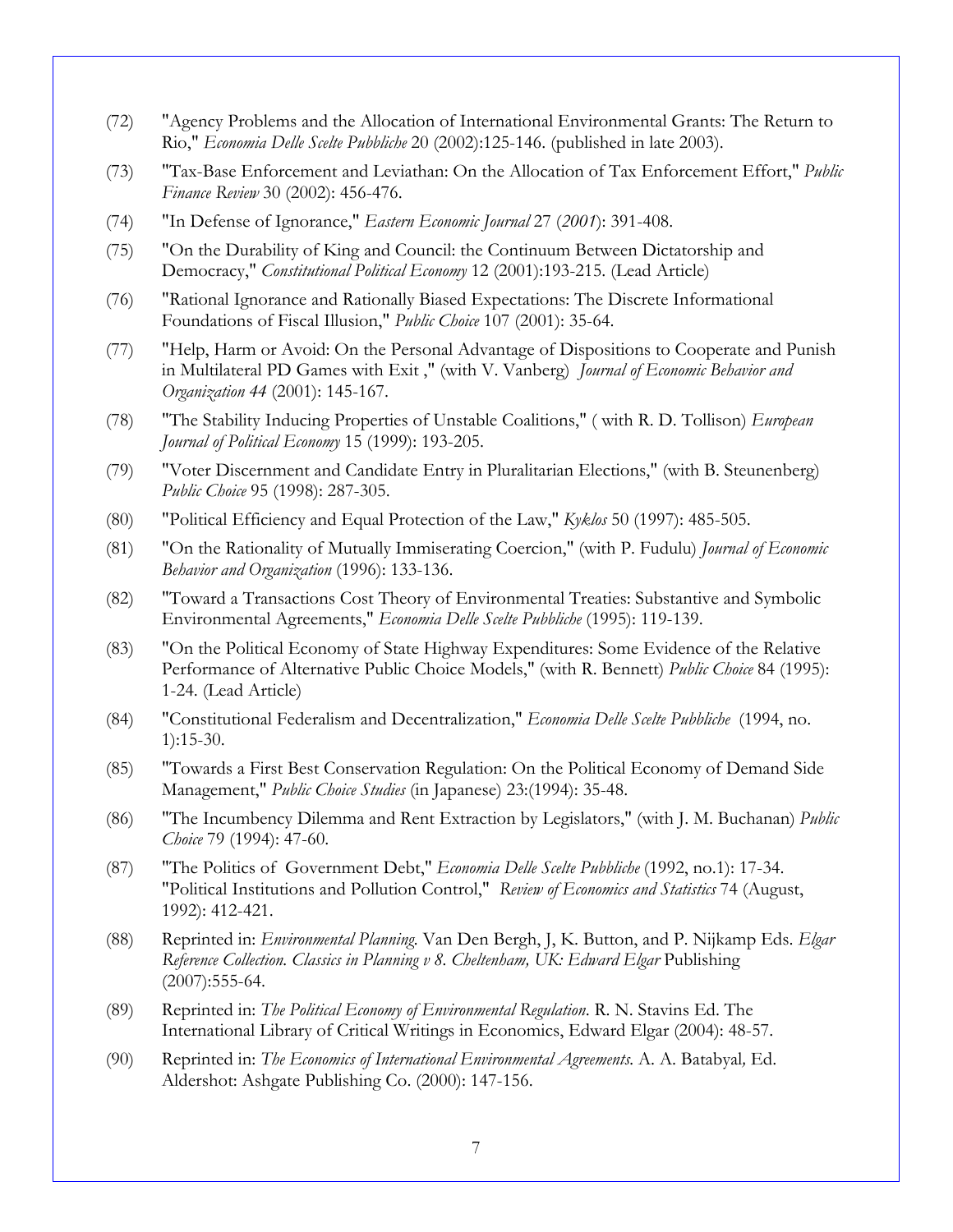- (91) Reprinted in: *The Political Economy of Environmental Protection: Analysis and Evidence.* R. D. Congleton, Ed. Ann Arbor Michigan: University of Michigan Press (1996): 273-289.
- (92) "Rationality, Morality, and Exit," (with Viktor Vanberg) *American Political Science Review* 86 (June, 1992): 418-431.
- (93) "The Value of the Veil, How Much Distributional Information is Enough?" (with W. Sweetser) *Public Choice* 73 (January, 1992): 1-19**.** (Lead Article)
- (94) "The Economic Role of a Work Ethic," *Journal of Economic Behavior and Organization* 15 (1991): 365-385.
- (95) "Ideological Conviction and Persuasion in the Rent-Seeking Society," *Journal of Public Economics* 44 (February, 1991): 65-86.
- (96) Reprinted in: *Forty Years of Rent-Seeking Research.* R. D. Congleton, A. L Hillman and K. Konrad, Eds. Heidelberg: Springer (2008).
- (97) Reprinted in: *The Economic Analysis of Rent Seeking.* R. D. Tollison and Congleton R. D. Eds. London: Edward Elgar Press (1995): 265-286.
- (98) "Information, Special Interests, and Single-Issue Voting," *Public Choice* 69 (February, 1991): 39-49.
- (99) "The Growth of Social Security Expenditures, Electoral Push or Political Pull?" (with W. Shughart) *Economic Inquiry* 28 (January, 1990): 109-132.
- (100) "Monitoring Rent-Seeking Managers: Advantages of Diffuse Ownership," *Canadian Journal of Economics* 22 (August, 1989): 662-672.
- (101) Reprinted in: *Forty Years of Rent-Seeking Research.* R. D. Congleton, A. L Hillman and K. Konrad, Eds. Heidelberg: Springer (2008).
- (102) "Campaign Finances and Political Platforms: the Economics of Political Controversy," *Public Choice* 62 (August, 1989): 101-118. (Lead Article)
- (103) "Efficient Status Seeking: Externalities and the Evolution of Status Games," *Journal of Economic Behavior and Organization* 11 (1989): 175-190.
- (104) Reprinted in: *Forty Years of Rent-Seeking Research.* R. D. Congleton, A. L Hillman and K. Konrad, Eds. Heidelberg: Springer (2006, forthcoming).
- (105) "Evaluating Rent-Seeking Losses," *Public Choice* 56 (1988): 181-184.
- (106) Reprinted in: *The Economic Analysis of Rent Seeking.* R. D. Tollison and Congleton R. D. Eds. London: Edward Elgar Press (1995):365-368.
- (107) "An Overview of the Contractarian Public Finance of James Buchanan," *Public Finance Quarterly* 16 (April 1988): 131-157. (Lead Article)
- (108) "Rent-Seeking Aspects of Political Advertising," *Public Choice* 49 (1986): 249-265.
- (109) Reprinted in: *Forty Years of Rent-Seeking Research.* R. D. Congleton, A. L Hillman and K. Konrad, Eds. Heidelberg: Springer (2008)..
- (110) "Committees and Rent-Seeking Effort," *Journal of Public Economics* 25 (1984): 197-209.
- (111) Reprinted in: *Forty Years of Rent-Seeking Research.* R. D. Congleton, A. L Hillman and K. Konrad, Eds. Heidelberg: Springer (2008).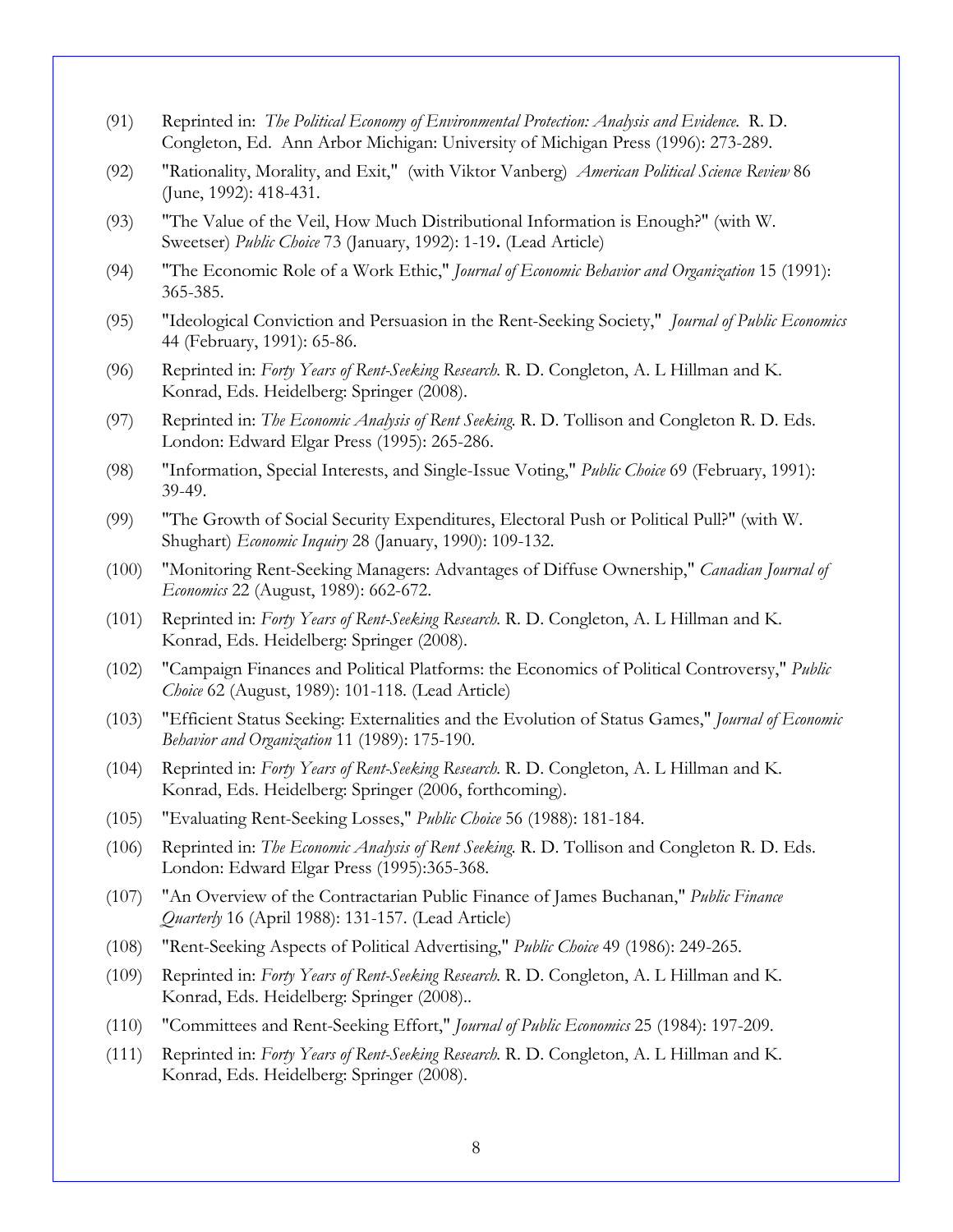- (112) Reprinted in: *The Political Economy of Rent-Seeking*, C. Rowley, R. Tollison, and G. Tullock Eds. Kluwer Academic Publishers (1988): 251-266.
- (113) "Non-Global Social Contracts: A Note on Inefficient Social Institutions," (with R. Blewett) *Public Choice* 41 (1983): 441-448.
- (114) "Economic Conditions and National Elections, Post-Sample Forecasts of the Kramer Equations," (with H. S. Atesoglu) *American Political Science Review* 76 (1982): 873-875.
- (115) "A Model of Asymmetric Bureaucratic Inertia," *Public Choice* 39 (1982): 421-425.
- (116) "The Price Variability of Onions," *Atlantic Journal of Economics* 9 (1981): 86-87.
- (117) "Proportional and Progressive Income Taxation with Utility Maximizing Governments," (with J. Buchanan) *Public Choice* 34 (1979): 217-230.
- (118) Reprinted in: *Explorations into Constitutional Economics*, Tollison, R. D. and Vanberg, V. Eds. Texas A&M Press (1989): 294-308.

### **Other Academic Papers Published in Books**

- (119) "Federalism and Tax-Financed Health Care: Economics Advantages, Dilemmas, and Solutions. Handbook on the Political Economy of Health Systems. Edgar Elgar (2022, forthcoming)
- (120) "A Rule-Based Model of Man, *Homo Constitutionalus*" in (R. E. Wagner Ed.) *James M. Buchanan: A Theorist of Political Economy and Social Philosophy.* New York: Palgrave-Macmillan. (2019) 769-805.
- (121) "On the Evolution of Organizational Governance," in *Understanding Economic Change: Contributions to an Evolutionary Paradigm in Economics* (U. Witt ed), Cambridge University Press (2019, Ch. 8): 258-287.
- (122) "Buchanan on Ethics and Self-Interest in Politics: A Contradiction or Reconciliation? ," in: *Buchanan's Tensions: Reexamining the Political Economy and Philosophy of James M. Buchanan*, eds. Peter J. Boettke and Solomon Stein. Arlington, VA: Mercatus Center at George Mason University (Fall 2018).
- (123) "Rational Choice and Politics, An Introduction to Public Choice," *Oxford Handbook of Public Choice* (2018, Ch. 1).
- (124) "The Political Economy of Rent Creation and Extraction," *Oxford Handbook of Public Choice* (2018, Ch. 27).
- (125) "Parliaments as Governmental Institutions," *Oxford Research Encyclopedia of Politics*. (W. R. Thomson et. al Eds) (2018).
- (126) Forward to *Individualism and Political Disorder.* J. M. Buchanan and Y. Yoon Edward Elgar (2015).
- (127) "Risk, Uncertainty, and Constitutional Design," Forward to *Behind a Veil of Ignorance? Power and Uncertainty in Constitutional Design*. L. M. Imbeau and S. Jacob (eds) Edward Elgar (2015, forthcoming).
- (128) "Rent Seeking, Rules and Organizational Evolution," *A Companion to the Rent-Seeking Literature.* (Edited, with A. Hillman) London: Edward Elgar Press. (2015).
- (129) "The Nature of Rent Seeking," *A Companion to the Rent-Seeking Literature.* (Edited, with A. Hillman) London: Edward Elgar Press. (2015).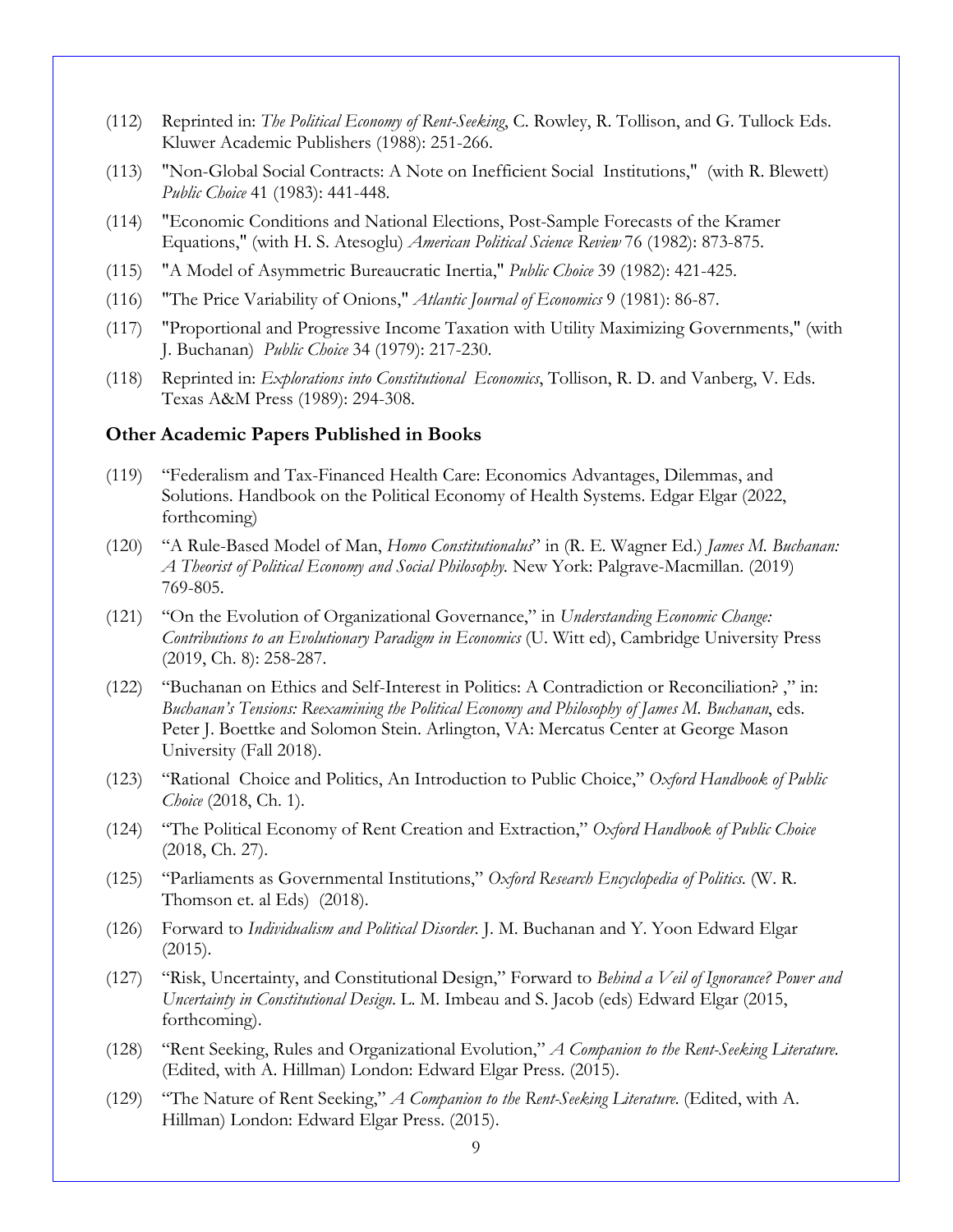- (130) "Asymmetric Federalism: Constitutional and Fiscal Exchange, and the Political Economy of Decentralization," in Ahmad, S. E. and Brosio, G. *Handbook of Multilevel Finance*. Cheltenham: Edgar Elgar (2015: ch. 6): 124-43.
- (131) "Coercion, Taxation, and Voluntary Association," in *Coercion and Social Welfare in Public Finance: Economic and Political Perspectives*, J. Martinez-Vazquez and S. Winner (eds.) Cambridge University Press (2014):91-116.
- (132) "Public Choice and the Modern Welfare State," (with A. Batinti, F. Bose, Y. Kim, and R. Pietrantonio) in Shughart, W. F., L. Razzolini and M. Reksulak (Eds) *Elgar Companion to Public Choice*, Edward Elgar Publishers, Ltd. ( 2013): 362-81.
- (133) "Early Spanish Liberalism and Constitutional Political Economy: the Cádiz Constitution of 1812." in Cabrillo, F. and M/ P. Navarro (eds.) *Constitutional Economics and Public Institutions*. Edward Elgar Publishers (2013, ch. 4).
- (134) "On Some Neglected, But Profound, Contributions of Gordon Tullock," in D. Lee (ed.) *The Origins of Public Choice: The Legacy of Buchanan and Tullock*. Hieldelberg: Springer (2012):33-42.
- (135) "Rent Extraction, Liberalism, and Economic Development," *Institutional Economics and National Competitiveness*. (Y. B. Choi, Ed.) London: Rutledge (2011, ch. 4).
- (136) "The Political Economy of the Financial Crisis of 2008," *Lessons from the Financial Crisis* (R. W. Kolb, Ed.) New York: Wiley and Sons Inc. (2010, pp. 23-9).
- (137) "Forty Years of Research on Rent Seeking: An Overview," (with A. L. Hillman and K. A. Konrad) in *Forty Years of Research on Rent Seeking*. Heidelberg: Springer. (2008): 1-44.
- (138) "Asymmetric Federalism and the Political Economy of Decentralization," in the *Handbook of Fiscal Federalism*, E. Ahmad and G. Brosio, Eds., Edward Elgar Publishers, Ltd. (2006): 131-153.
- (139) Chapter 1, "Rational Choice Politics and Political Institutions," (with Birgitta Swedenborg) *Democratic Constitutional Design* (MIT Press, 2006).
- (140) Chapter 6, "On the Merits of Bicameral Legislatures: Intragovernmental Bargaining and Policy Stability," *Democratic Constitutional Design* (MIT Press, 2006).
- (141) Reprinted in: Voigt, S. (Ed.) (2013) *Design of Constitutions*. (Chapter 14) Cheltenham, UK: Edward Elgar.
- (142) Chapter 12, "Amendment Procedures and Constitutional Stability," (with B. E. Rasch) *Democratic Constitutional Design* (MIT Press, 2006).
- (143) "Social Science and History: How Predictable is Political Behavior?" *in Understanding Change: Economics, Natural and Social Sciences in Dialogue.* A. Wimmer, Ed. , New York: Palgrave Macmillan (2005): 260-69.
- (144) "Economic and Cultural Prerequisites for Democracy," *Rational Foundations of Democratic Politics.* Breton, A., Galeotti, G., Salmon, P., and Wintrobe, R. Eds. New York: Cambridge University Press (2003): 44-67.
- (145) "On the Merits of Bicameral Legislatures: Policy Predictability within Partisan Polities," *Year Book of New Political Economy* Vol. 22. M. J. Holler, H. Kliemt, D. Schmidtchen, and M. E. Streit. Eds., Tübingen, Germany: Mohr Siebeck (2003):29-49.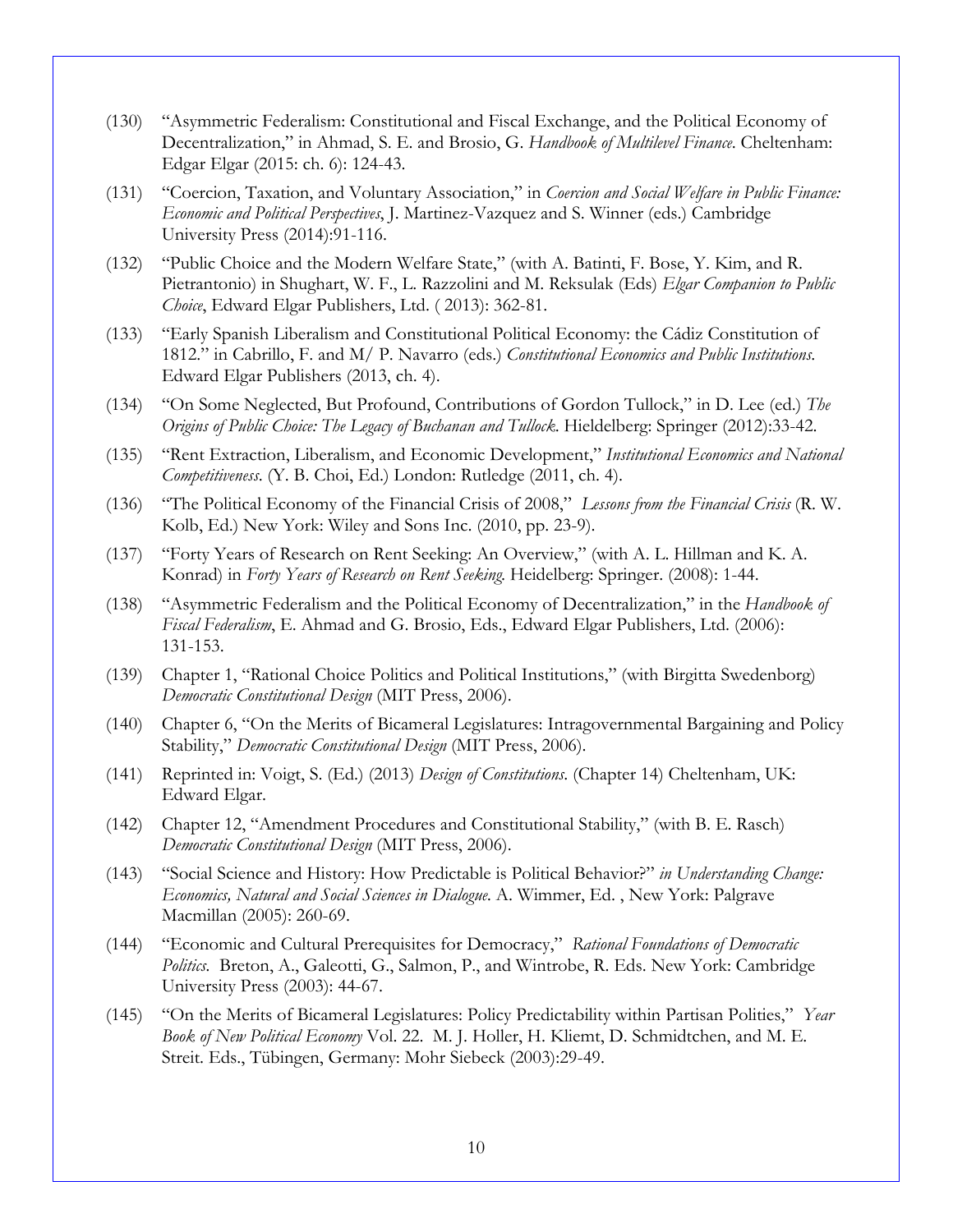**Entries in** *The Encyclopedia of Public Choice***, C. K. Rowley and F. Schneider, Eds, Kluwer Academic Press (2003).** 

- (146) "The Median Voter Model," pp. 382-386.
- (147) "Rent Seeking and Political Institutions," pp. 499-501.
- (148) "Generality and the Efficiency of Government Decision Making," pp. 261-263.
- (149) "Environmental Politics and Economic Development," pp. 224-228.
- (150) "Buchanan and the Virginia School," *Method and Morals in Constitutional Economics. Essays in Honor of James M. Buchanan*. Berlin: Springer Verlag. (2002): 23-38.
- (151) "Governing the Global Environmental Commons: The Political Economy of International Environmental Treaties and Institutions," in Schulze, G. G. and Ursprung, H. W. Eds. *Globalization and the Environment*. New York: Oxford University Press (2001): 241-263.
- (152) "The Politics of Government Growth," in Shughart, W. F. and Razzolini L. *Elgar Companion to Public Choice*, Edward Elgar Publishers, Ltd. (2001): 457-493.
- (153) "A Political Efficiency Case for Federalism in Multinational States: Controlling Ethnic Rent-Seeking," Galeotti, G. Salmon, P. and Wintrobe, R. (Eds.) *Competition and Structure: The Political Economy of Collective Decisions: Essays in Honor of Albert Breton*. New York: Cambridge University Press (2000): 284-308.
- (154) "Políticas y Decisiones Públicas Medioambietales," with J. Bacaria, in Galindo, M. A. ed. *Economía y Medioambiente*, Madrid: Ed. Trotta (1999, in Spanish): 79-111.
- (155) "An Overview of the Political Economy of Environmental Protection," in *The Political Economy of Environmental Protection: Analysis and Evidence.* University of Michigan Press (1996): 3-30.
- (156) "The Economics of Ethnic Nationalism," *Nationalism and Rationality.* Breton, A., Galeotti, G., Salmon, P., and Wintrobe, R. Eds. New York: Cambridge University Press (1995): 71-97.
- (157) "The Economic Analysis of Rent Seeking," (with R. D. Tollison) in *The Economic Analysis of Rent-Seeking.* Edward Elgar Publishers Ltd. (1995): xi-xix.
- (158) "Anayasal Federalizm ve Ademi Merkeziyetcilik (Constitutional Federalism and Decentralization)," *Ekonomik Anayasa Sempozyumu*, Takav Matbaabi: Ankara, Turkey (1993):115-134 (in Turkish).
- (159) "Rational Ignorance, Rational Expectations, and Fiscal Illusion," *Papers in Political Economy* 21 (May, 1992) ISBN: 0-7714-1387-4, University of Western Ontario.
- (160) "Competitive Process, Competitive Waste, and Institutions," in *Towards a Theory of the Rent-Seeking Society*, Edited by J. Buchanan, R. Tollison, and G. Tullock, Texas A & M Press (1980):153-179.
- (161) Reprinted in: *Forty Years of Rent-Seeking Research.* R. D. Congleton, A. L Hillman and K. Konrad, Eds. Heidelberg: Springer (2008).
- (162) Reprinted in: *The Economic Analysis of Rent Seeking.* R. D. Tollison and Congleton R. D. Eds. London: Edward Elgar Press (1995):101-127.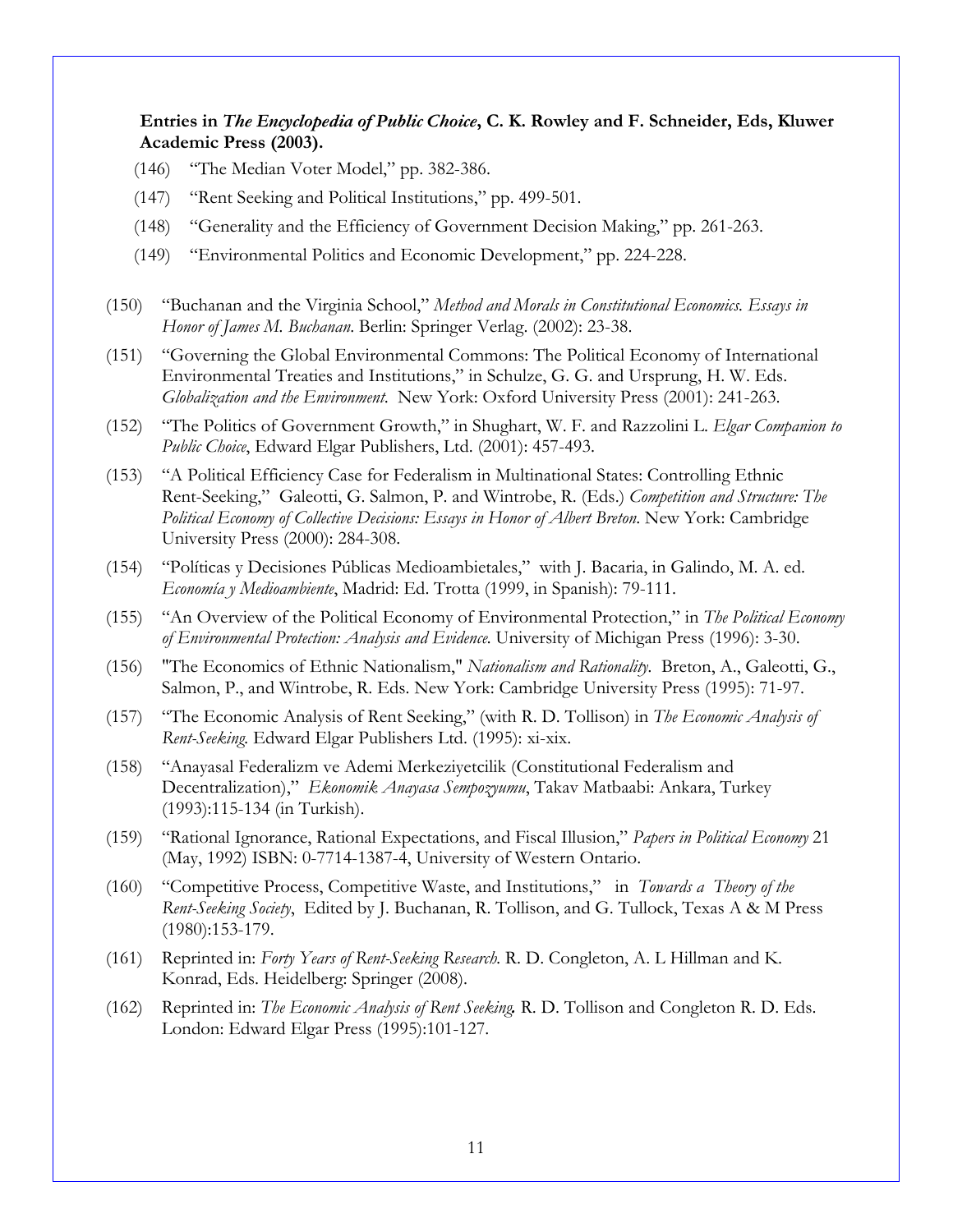#### **Book Reviews**

- (163) *Ten Years Later: Why the Conventional Wisdom about the 2008 Financial Crisis is Still Wrong.* Cambridge Scholars Press (2019). Reviewed for the *Independent Review*. (2020, forthcoming).
- (164) *Choosing in Groups: Analytical Politics Revisited.* Michael C. Munger and Kevin M. Munger, Cambridge University Press *(2015)* reviewed for *Public Choice* 1(2015) 65: 169-170.
- (165) *Economics and the State: What Went Wrong.* Timothy P. Roth. Edgar Elgar. Reviewed for the *Independent Review* (2015) 20: 178.
- (166) *Making Sense of Constitutional Monarchism in Post-Napoleonic France and Germany.* Markus J. Prutsch. Palgrave MacMillan (2013). Reviewed for *American Historical Review* (2014) 119:243-4..
- (167) *Game Theory and Public Policy.* Roger A. McCain, Edward Elgar (2010). Reviewed for *Public Administration* (2013) 91: 248-50.
- (168) *Reason, Religion, and Democracy.* D. C. Mueller. Cambridge, Cambridge University Press (2010) Reviewed for *Public Choice* 145 (2010): 585-87.
- (169) *Is the Welfare State Justified?* D. Shapiro. Cambridge: Cambridge University Press (2007) Reviewed for the *Review of Austrian Economics*. (March 2010) 23: 103-05.
- (170) *Free Riding.* R. Tuck, Cambridge: Harvard University Press (2009) Reviewed for *Journal of Economic Literature* (September 2009) 47: 811-13.
- (171) *Collective Decisions and Voting*, T. N. Tideman, Aldershot: Ashgate Reviewed for *Public Choice* (2007) 133: 499-501.
- (172) *Understanding Institutional Diversity*, Elinor Ostrom, Princeton University Press. Reviewed for *Public Choice* (2007) 132: 509-511.
- (173) *Environmental Policymaking: Assessing the Use of Alternative Policy Instruments*, Ed. M. T. Hatch, University of NY Press. Reviewed for *Perspectives in Politics* 4 (2006): 429-30.
- (174) *The Dark Side of the Force: Economic Foundations of Conflict Theory*, by Hirshleifer, J., Cambridge: Cambridge University Press, 2001. Reviewed for *Management and Decision Economics* (2002) 23:143-147.
- (175) *Public Spending in the 20th Century*, by Vito Tanzi and Ludger Schuknecht, Cambridge University Press, 2000. Reviewed for *Public Choice* (2001): 197-200.
- (176) *Democratic Devices and Desires*, by Brennan, Geoffrey and Hamlin, Alan New York: Cambridge University Press, 2000. Reviewed for *The Independent Review* (2001, Summer): 132-135.
- (177) *The Making of Economic Policy: A Transactions Cost Politics Perspective*, by Avinash K. Dixit, Boston: MIT Press 1998. Reviewed for *Public Choice* (2001, January): 191-193.
- (178) *Democratic Choice and Taxation: A Theory and Empirical Analysis*, by Walter Hettich and Stanley L. Winer, Cambridge University Press, 1999. Reviewed for the *Journal of Economic Literature* (2000, March): 143-145.
- (179) *Agenda Formation*, Edited by William H. Riker. Ann Arbor MI: University of Michigan Press, 1993. Reviewed for *Public Choice* 80 (1994): 407-409.
- (180) *Direct Democracy: the Politics of Initiative, Referendum and Recall*, by Thomas E. Cronin. Cambridge, Mass: Harvard University Press, 1989. Reviewed for *Public Choice* 75 (1993):192-193.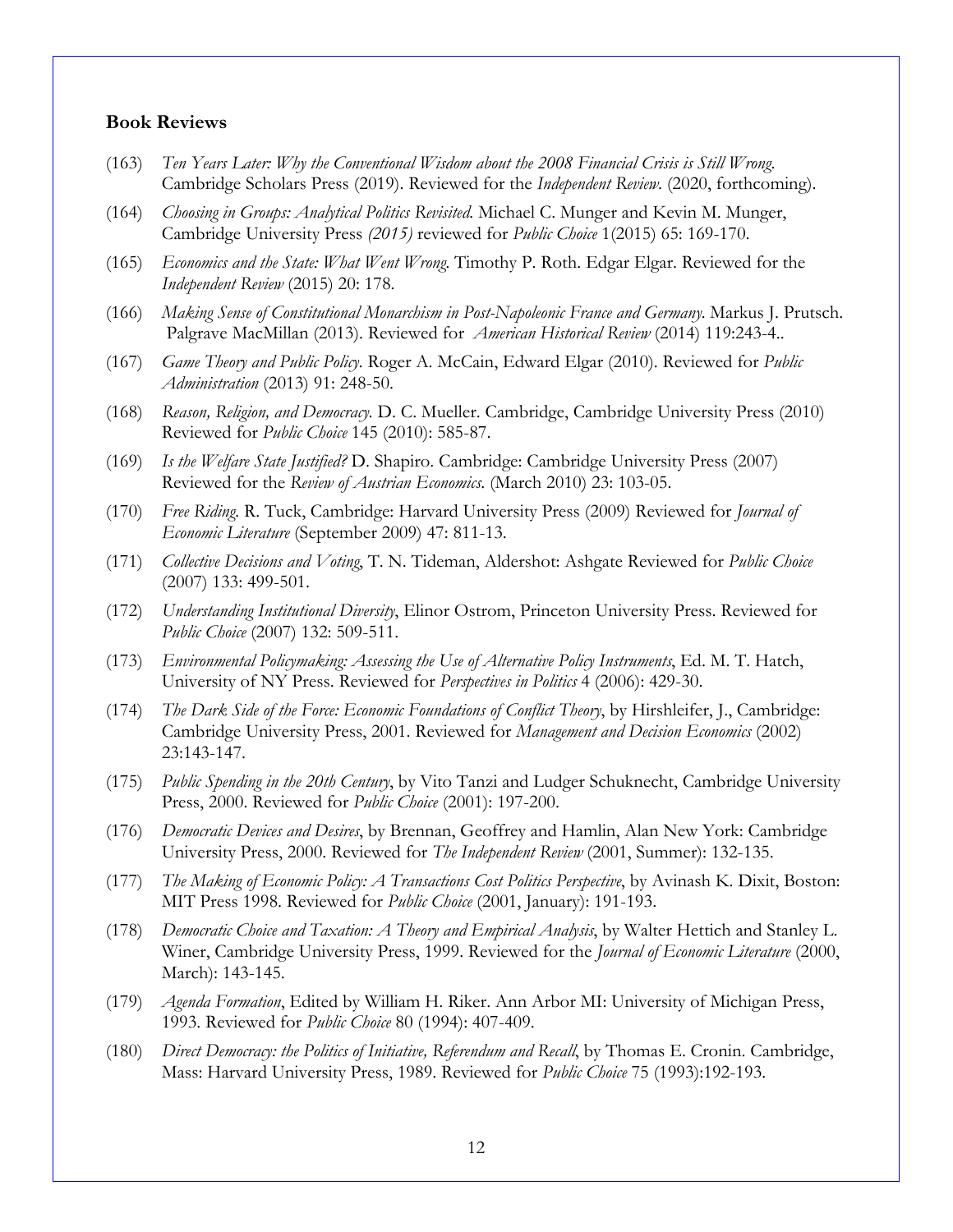(181) *Game Theoretic Analysis of Voting in Committees*, by Bezalel Peleg. New York: Cambridge University Press, 1984. Reviewed for the *Southern Economics Journal* 52 (1985): 570-571.

### **Other Policy-Oriented Publications**

- (182) "Terrorism, Interest Group Politics, and Public Policy: Curtailing Criminal Modes of Political Speech," *Independent Review* 7 (Summer, 2002): 47-67.
- (183) "Ask Two Economists, Get Two Answers." One of two opinion pieces on the Bush tax proposal, the other was by Richard Musgrave, emeritus, of Harvard University (*Newsday*. March 4, 2001, p. B5).
- (184) "Return to Rio: Agency Problems and the Political Economy of Environmental Treaties," Diskussionsbeitrage, Sonderfoschungsbereich 178 *Internationalisierung der Wirtshaft*, serie II - Nr. 261. (28 pages, 1995).
- (185) "International Institutions for Environmental Protection: Transactions Costs and Environmental Treaties," Abstracted in: *Towards the World Governing of the Environment.* a cura di Amedio Postigloine. International Court of the Environment Foundation (ICEF), 1995: 37.
- (186) "International Institutions for Environmental Protection: Transactions Costs and Environmental Treaties," Fondazione Eni Enrico Mattei, *Nota Di Lavoro* 39.94 ( 35 pages, 1994).
- (187) "The Economics of Geothermal Heatpumps," U. S. Department of Energy (81 pages, 1993).

### **Other Internet Publications**

- (188) "Parliaments as Governmental Institutions," *Oxford Research Encyclopedia of Politics*. (W. R. Thomson et al., Eds.) [Web publication] (2018).
- (189) *A Festschrift in Honor of Gordon Tullock's 80th Birthday*. http://publicchoice.org/TullockTales/index.htm, (Center for Study of Public Choice, website established in Spring 2002)
- (190) "Politics by Extraordinary Means: An Overview of the Political Economy of Gordon Tullock," published in the *internet festschrift* honoring Gordon Tullock's 80th birthday (30 pages, 2002).
- (191) "Buchanan and the Virginia School," published in the *internet festschrift* honoring James Buchanan's 80th Birthday (17 pages, 1999).

### **Funded Research**

"Constitutional Foundations of Public Policy in Sweden: Analysis and Suggested Reforms," SNS, Stockholm Sweden (August 1999-2005).

"The Political Economy of Environmental Protection," Institute for International Studies, George Mason University (July 1990 - May 1995).

"The Economics of Geothermal Heat Pumps," U. S. Department of Energy (September 1991 - March 1993).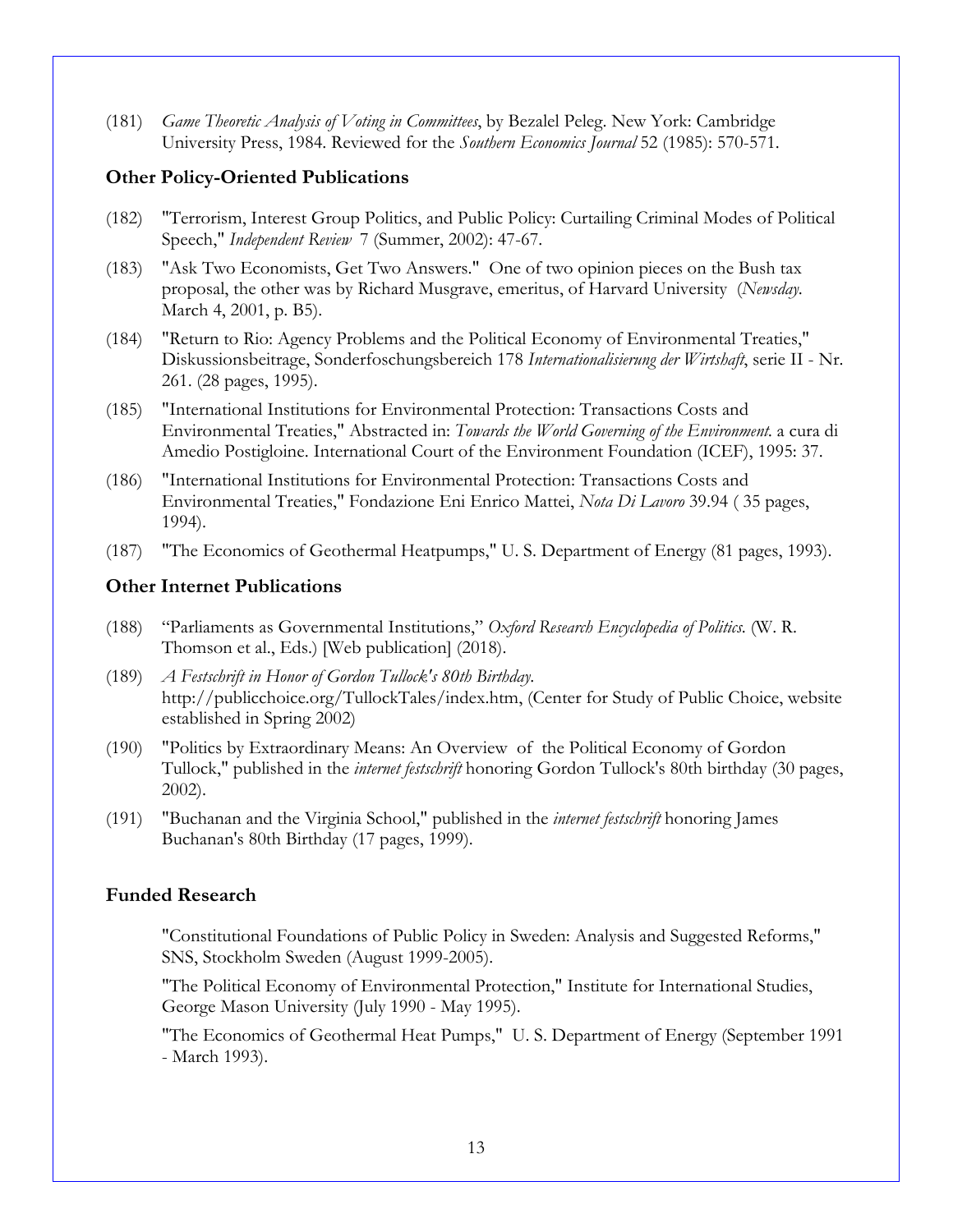#### **Editorshihps and Editorial Boards Served on**

Co-Editor *Constitutional Political Economy* (with S. Voigt, U Hamburg) (2013 - Present) *Public Choice* (2004 - present) *Review of International Organizations* (2005 - present) *Atlantic Economic Journal* (1999 - present) *European Journal of Political Economy* (2000 - 2003; 2005 to 2014) *International Journal of Economic Policy Studies* (2019- present) Honorary Member, Executive Board of the Japanese Public Choice Society (2003 - present) *Public Choice and Constitutional Economics* (Turkish) (2001 - present)

### **Journals Refereed for**

*American Economic Review American Political Science Review American Journal of Political Science Atlantic Economic Journal British Journal of Political Science Canadian Economic Journal Eastern Economic Journal Economic Inquiry Economia Delle Scelte Pubbliche Economica Economic Journal European Journal of Political Economy Independent Review International Review of Economics and Finance Journal of Constitutional Political Economy Journal of Development Economics Journal of Economic Behavior and Organization Journal of Law and Economics Journal of Peace Research Journal of Public Economics Public Choice Publius Public Finance Quarterly Quarterly Journal of Business and Economics Review of Economics and Statistics Review of International Organizations Review of Law and Economics Scandinavian Journal of Economics Social Science Quarterly Southern Economic Journal* 

#### **Book Publishers Reviewed for**

**Cambridge University Press University of Michigan Press Kluwer Academic Publishers New York University Press Princeton University Press Routledge Publishers West Publishers**

#### **Granting Organizations Reviewed for**

**National Science Foundation U. S. Department of Energy Danish Council for Independent Research Social Sciences and Humanities Research Council of Canada**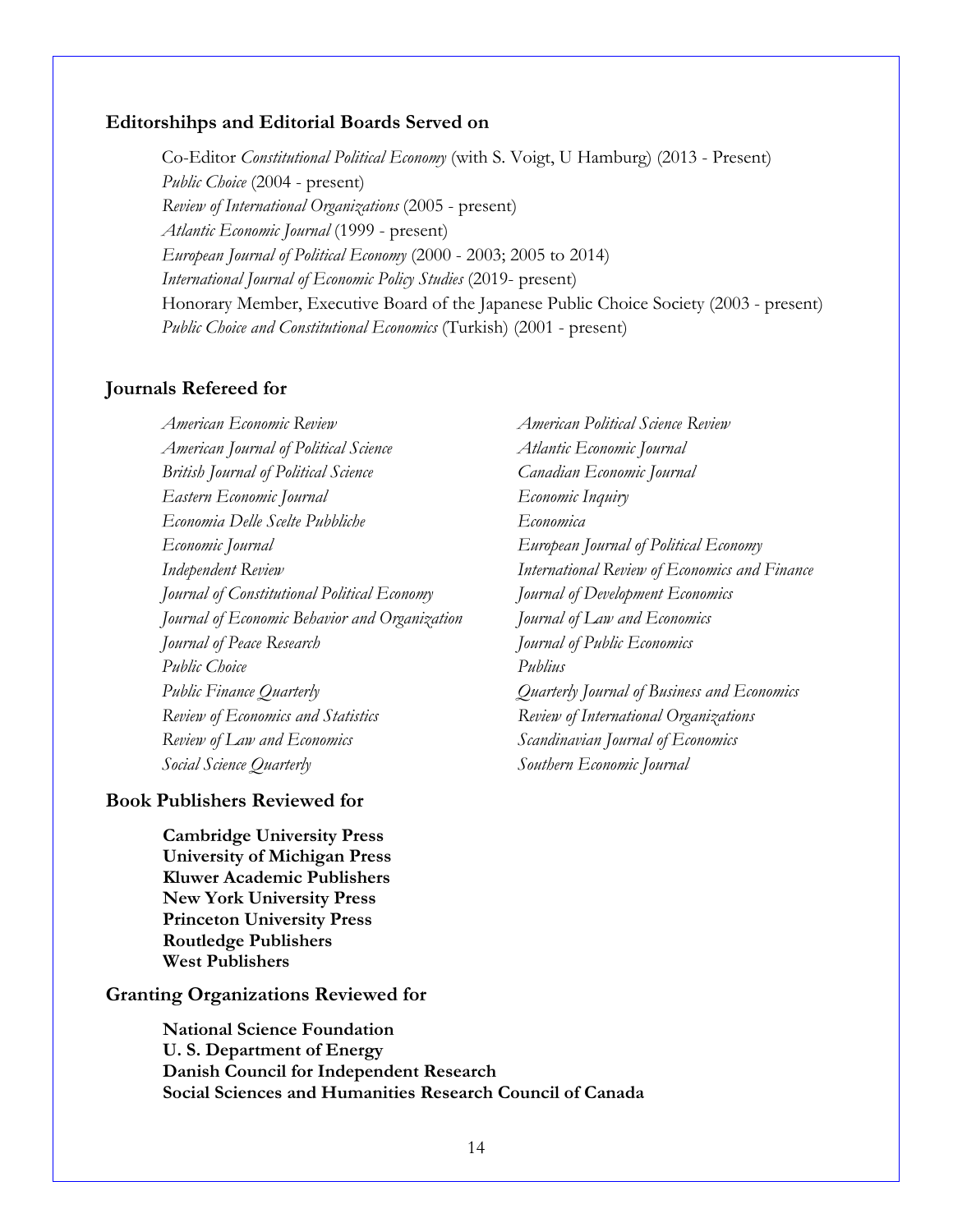#### **Professional Affiliations (past and present)**

**Public Choice Society Western Economic Society Canadian Economic Association Southern Economic Society Royal Economic Society European Public Choice Society**

**American Economic Association American Political Science Association**

### **Current Research Projects: Working Papers and Book Manuscripts**

**Book Manuscript.** Risk, Uncertainty, and the Welfare State: On the Political Economy of Crisis Management (Oxford University Press has expressed an interest in this book project)  $(450 \text{ pages})$ 

**Book Manuscript.** Principles of Political Economy: Rational Choice and Public Policy. (A text book in public economics).

"Altruistic Voting, Some Electoral Implications of Civic Virtue," .

"Classical Foundations of Modern Constitutional Political Economy"

"Conservation Regulation: Cyclic Demand, Externalities and Politics"

"Manipulating the Demand for Bureaucratic Services" (with Fabio Padovano)

"Corruption in International Organizations: Endogenous Corruption and the Demand and Supply of International Public Goods"

"Central Bank Independence and the Politicized Allocation of Credit," (with Gustavo Arteta).

"The Market for Politically Active Special Interest Groups"

"Political Agency, Institutions and Myopic Constitutional Dynamics" (with Karl Warneryd)

"The Political Economy of Crime Waves" (with R. D. Tollison).

"On the Progressivity of Lotteries"

"Intra-Familial Contracts" (with R. D. Tollison, and G. Anderson).

"Politics, Annexation Institutions and Local Fiscal Choice"

"Is a Rawlsian Bureaucracy Deadly, Dull, or Dynamic? Optimal Bounds for Bureaucratic Discretion"

### **Papers Presented at Academic Meetings**

- (1) Citations and Readership as Alternative Measures of Impact. Public Choice Society, Savanah Georgia (March 12, 2021).
- (2) On the Stability of U. S. Politics: Post-Sample Forecasts and Refinements of the Congleton-Shughart Models of Social Security and Medicare Benefit Levels." European Public Choice Society, Jerusalem Israel (April 3, 2019).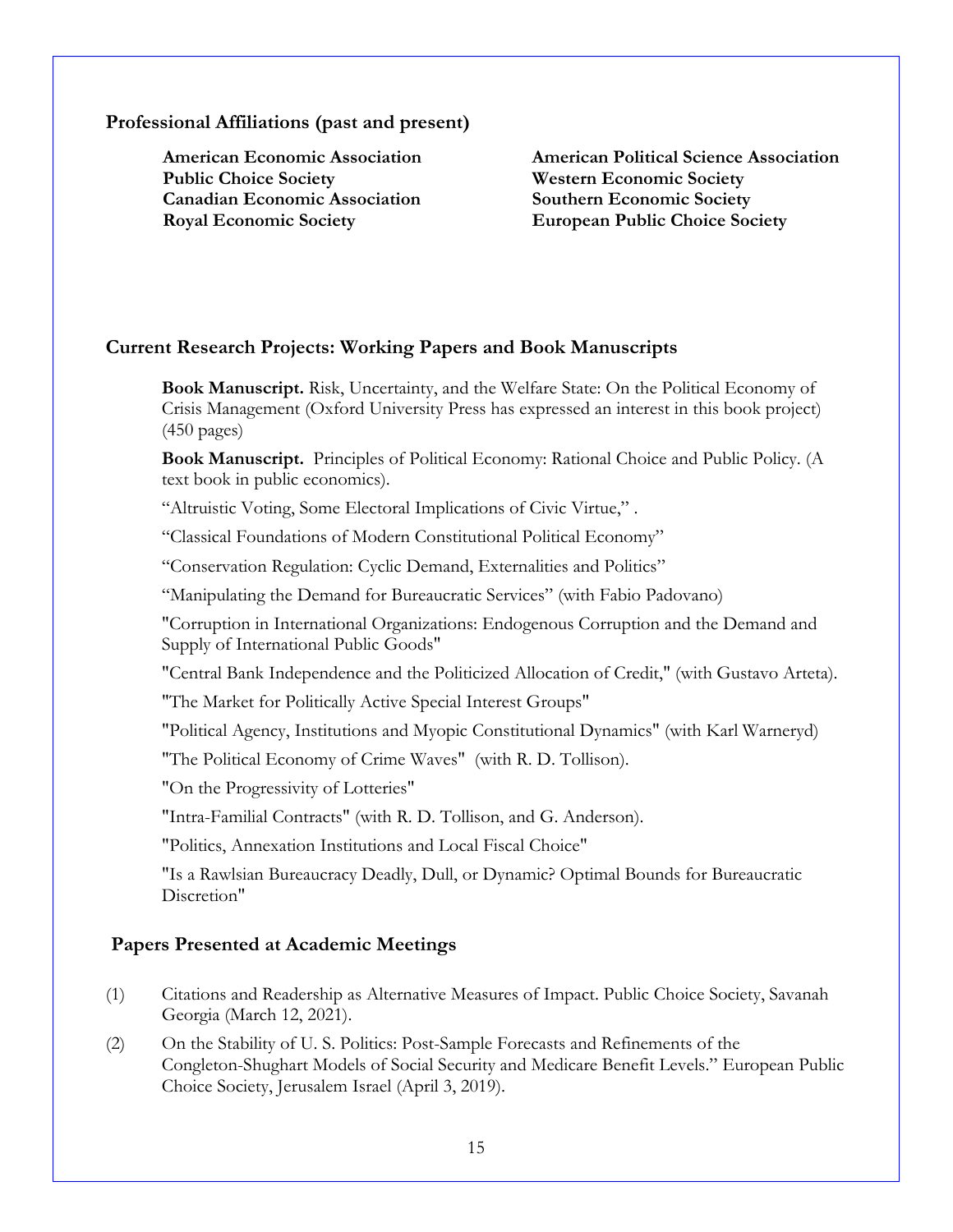- (3) On the Stability of U. S. Politics: Post-Sample Forecasts and Refinements of the Congleton-Shughart Models of Social Security and Medicare Benefit Levels." Public Choice Society, Louisville KY (March 14, 2019).
- (4) "Does Law and Economics need Ethics?" Public Choice Society, Charleston, SC (March 3, 2018)
- (5) "Intellectual Foundations of Public Choice," (Plenary Talk). Public Choice Society, Charleston SC (March 1, 2018).
- (6) The Political Economy of Rent Creation and Extraction," European Public Choice Society, Budapest, Hungary (April 20, 2017).
- (7) "Constitutional Bargaining and the Quality of Contemporary African Institutions: A Test of the Incremental Reform Hypothesis," European Public Choice Society, Budapest, Hungary (April 19, 2017).
- (8) "The Political Economy of Rent Creation and Extraction," Public Choice Society, New Orleans (March 3, 2017).
- (9) "Constitutional Bargaining and the Quality of Contemporary African Institutions: A Test of the Incremental Reform Hypothesis," Southern Economics Association, Washington D.C. (November 21, 2016).
- (10) "Does Rational Choice Politics Need Ethics?" European Public Choice Society, Freiburg, Germany (March 30, 2016).
- (11) "Does Rational Choice Politics Need Ethics?" Public Choice Society, Fort Lauderdale, FL (March 11, 2016).
- (12) "Comments on Michele Gieranno and Manuela Mosca," ASSA meetings, San Fransisco, CA (January 4, 2016).
- (13) "Ethical Foundations of the Commercial Society," BB&T Conference, Clemson University (May 28, 2015).
- (14) "Ethics and the Commercial Society," Association for Private Enterprise Education. Cancun Mexico (April 13, 2015).
- (15) "The Political Economy of Privacy," European Public Choice Society, Groningen NL (April 8, 2015).
- (16) "The Logic of Collective Action and Beyond," Public Choice Society, San Antonio, Texas (March 13, 2015).
- (17) "Gordon Tullock's Implicit Analytical History," Public Choice Society, San Antonio, Texas (March 12, 2015).
- (18) "Rent Seeking and the Evolution of Organizational Design," Australian Public Choice Society, [Plenary Talk] Melbourne Australia (December 6, 2014).
- (19) "The Political Economy of Privacy," Association for Private Enterprise Education, Las Vegas, NV (April 14, 2014).
- (20) "The Political Economy of Subsidized Medical Technology," Cambridge University, Cambridge UK (April 4, 2014).
- (21) "A Short History of American Liberalism Public Choice Society, Charleston SC (March 8, 2014)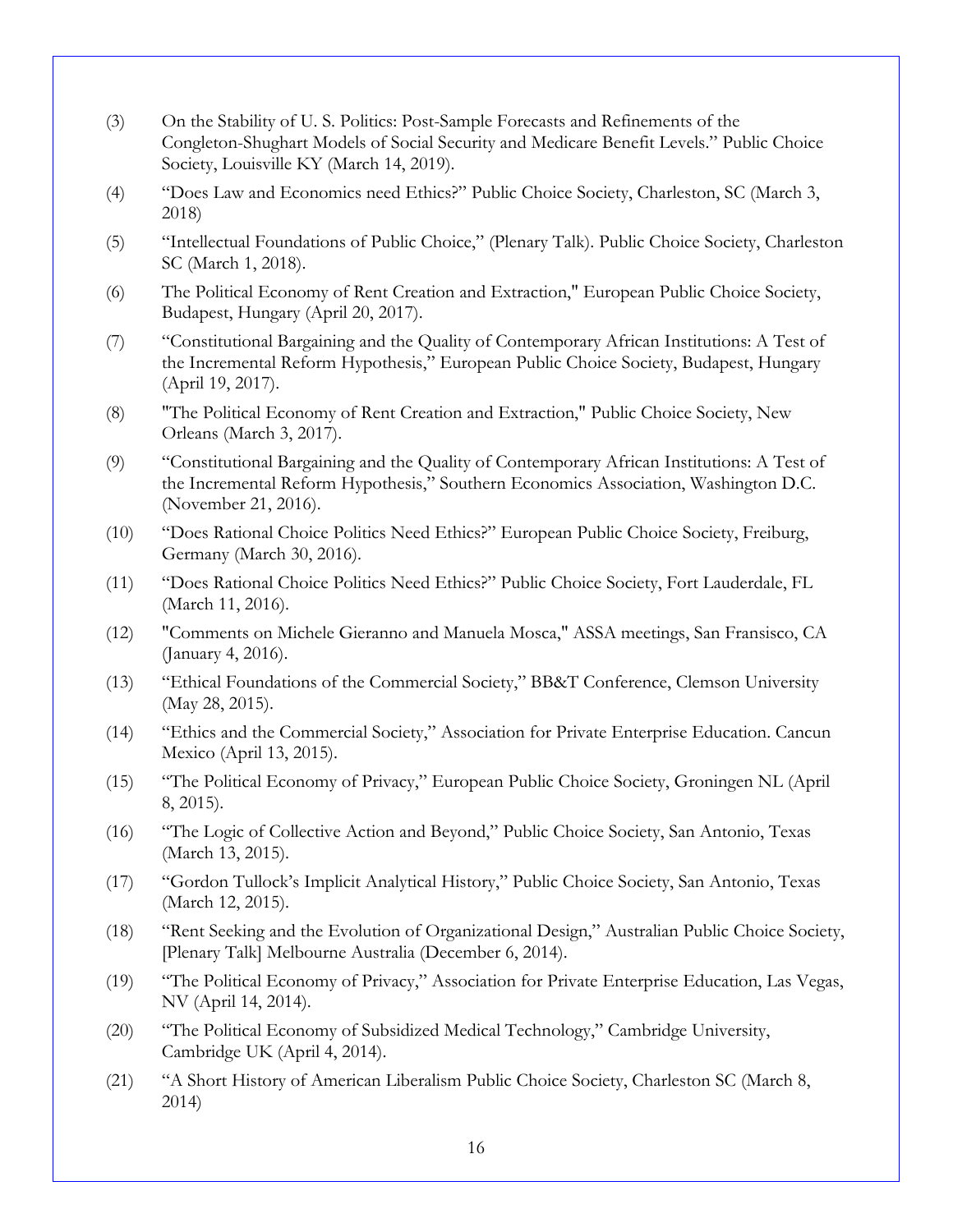- (22) "A Test of the Great Unraveling Hypothesis," Public Choice Society, Charleston SC (March 8, 2014)
- (23) "A Short History of American Liberalism," Association for Free Enterprise Education, Maui Hawaii (April 15, 2013).
- (24) "The Electoral Politics of Complex Healthcare Systems," European Public Choice Society, Zurich, Switzerland (April 5, 2013).
- (25) "Coercion, Taxation, and Voluntary Association," Public Choice Society, New Orleans (March 9, 2013).
- (26) "Democracy in America: Labor Mobility, Early Liberalism, and Constitutional Reform," (organized session on CPE and Constitutional History), World Congress of Public Choice, Miami FL. (March 10, 2012)
- (27) "On Some Neglected, But Profound, Contributions of Gordon Tullock," (Plenary Session) World Congress of Public Choice, Miami FL. (March 9, 2012).
- (28) "Reflections on Kazuyoshi Kurokowa," memorial plenary session, Japanese Public Choice Society, Tokyo, Japan (July 2, 2011)."
- (29) "On the Origins of Organizational Governance," European Public Choice Society, Rennes France (April 28, 2011).
- (30) "An Overview of *Perfecting Parliament*," [part of a round table on *Perfecting Parliament*] Public Choice Society, San Antonio Texas (March 12, 2011).
- (31) "On the Evolution of Organizational Governance," Public Choice Society, San Antonio Texas (March 11, 2011).
- (32) "The Political Economy of the Bailouts of 2008-10: Are Their Limits to Crisis Insurance?" Southern Economics Association, Atlanta Georgia (November 20, 2010).
- (33) "Founding Myths: On the Origins of U. S. Democracy: the Role of Labor Mobility and Early Liberalism," Southern Economics Association, Atlanta Georgia (November 20, 2010).
- (34) "Rent Extraction, Liberalism, and Economic Development" European Public Choice Society, Izmir, Turkey (April 10, 2010).
- (35) "Rent Extraction, Liberalism, and Economic Development," Public Choice Society, Monteray, CA (March 13, 2010).
- (36) "The Constitutional Political Economy of Gordon Tullock," Southern Economics Association, San Antonio, Texas (November 22, 2009).
- (37) "On the Political Economy of the Financial Crisis of 2008," European Public Choice Society, Athens Greece, (April 4, 2009).
- (38) "On the Political Economy of the Financial Crisis of 2008," Public Choice Society, Las Vegas, (March 7, 2009).
- (39) "Public Choice and Development: Some Lessons from the Western Transition," Plenary Session, European Public Choice Society, Jena, Germany. (March 30, 2008).
- (40) "Chapter 19: Quantitative evidence of gradual political reform in the West during the 19th century," European Public Choice Society, Jena, Germany. (March 28, 2008).
- (41) "The Rise of the Modern Welfare State: Ideology, Institutions, and Income Security: Analysis and Evidence" (with Feler Bose) Public Choice Society, San Antonio, TX. (March 8, 2008).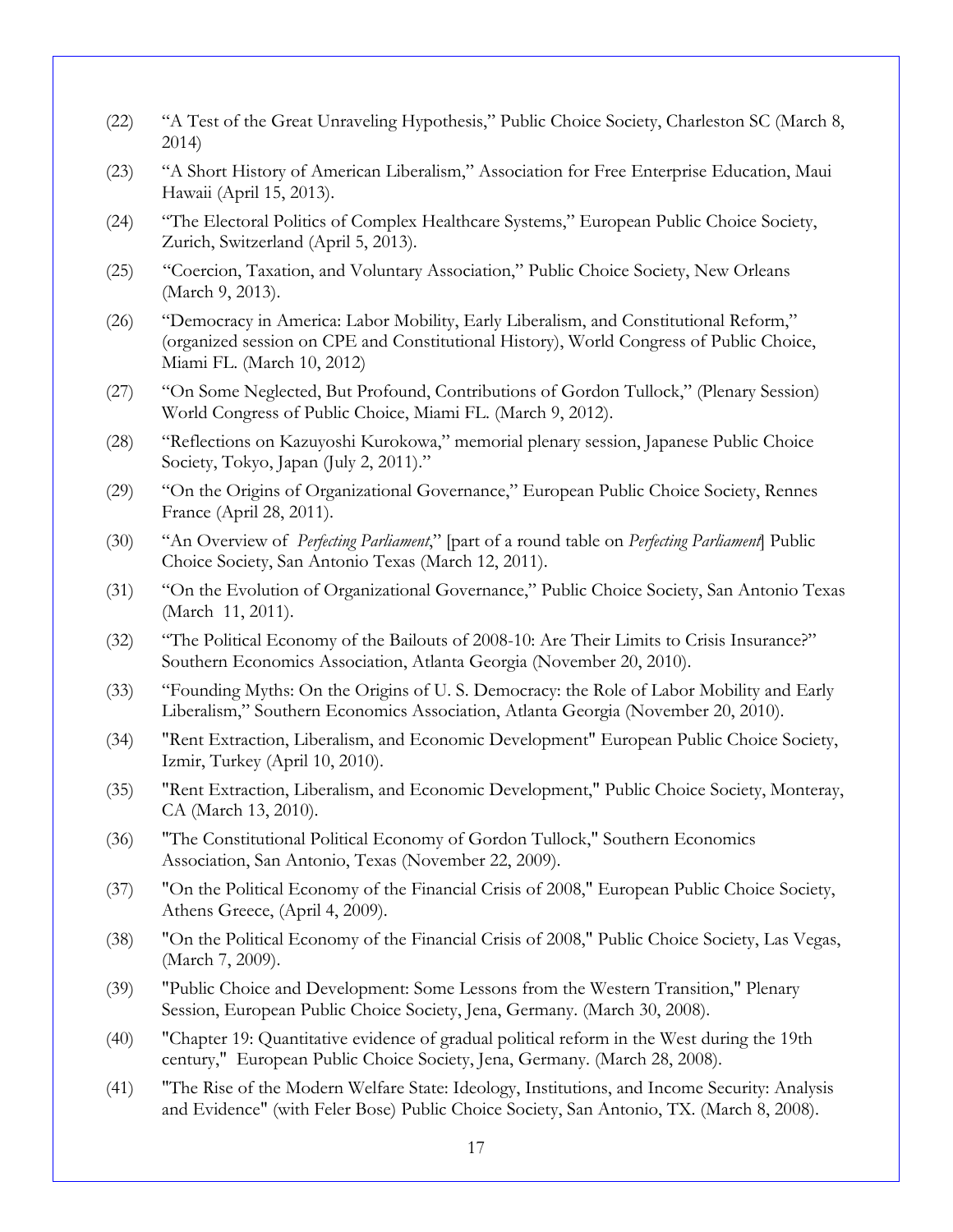- (42) "Democracy in America: Labor Mobility, Ideology and Constitutional Reform." Public Choice Society, San Antonio, TX. (March 8, 2008).
- (43) "Is It All About Competence? The Human Capital of Presidents and Economic Performance." (with Younjing Zhang) Public Choice Society, San Antonio, TX. (March 7, 2008).
- (44) "On the Distributional Effects of Political Decision Making," (Plenary Session) Japanese Economic Policy Association, Tokyo (December 8, 2007).
- (45) "Voting by Altruists: Some Electoral Implications of Civic Virtue," Southern Economics Association, New Orleans (November 20, 2007).
- (46) "Corruption in International Organization: Endogenous Corruption and the Demand and Supply of International Public Goods" World Congress of Public Choice, Amsterdam (March 31, 2007).
- (47) "The Globalization of Politics: Rational Choice and the Internationalization of Public Policy," World Congress of Public Choice, Amsterdam (March 30, 2007).
- (48) "The King and Council in Japan: From Shogunate to Parliamentary Democracy," Japanese Public Choice Society, Kyoto Japan (July 2, 2006).
- (49) "On the Feasibility of a Liberal Welfare State," European Public Choice Society, Turku Finland (April 21, 2006.)
- (50) "The Story of Katrina and the Political Economy of Catastrophe," Public Choice Society, New Orleans (March 31, 2006)
- (51) "Comments on Trade Policy: What's Welfare Got to Do with It?" Southern Economic Association, Washington DC (November 20, 2005).
- (52) "Economic Development and Democracy, Does Industrialization Lead to Universal Suffrage?" European Public Choice Society, Durham, UK (April 2, 2005).
- (53) "Economic Development and Democracy, Does Industrialization Lead to Universal Suffrage?" Public Choice Society, New Orleans, LA (March 12, 2005).
- (54) "On the Political Economy of Crisis Management." (*Plenary Session*) Japanese Public Choice Society, Senshu University, Tokyo, Japan ( July 4, 2004).
- (55) "Informational Limits of Democratic Public Policy," European Public Choice Society, Berlin, Germany (April 16, 2004).
- (56) "Informational Limits of Democratic Public Policy," Public Choice Society, Baltimore MD (March 14, 2004).
- (57) "Informational Limits to Democratic Public Policy," (*Plenary Session*) Japanese Economic Policy Association (JEPA) Nagoya University, Nagoya, Japan (November 29, 2003).
- (58) "On the Merits of Bicameral Legislatures: Policy Predictability within Partisan Polities," Japanese Public Choice Society (*Plenary Session*) Hiroshima, Japan. (July 5, 2003).
- (59) "On the Merits of Bicameral Legislatures: Policy Predictability within Partisan Polities," Public Choice Society, Aarhus, DK (April 28, 2003).
- (60) "On the Merits of Bicameral Legislatures: Policy Predictability within Partisan Polities," Public Choice Society, Nashville TN (March 22, 2003).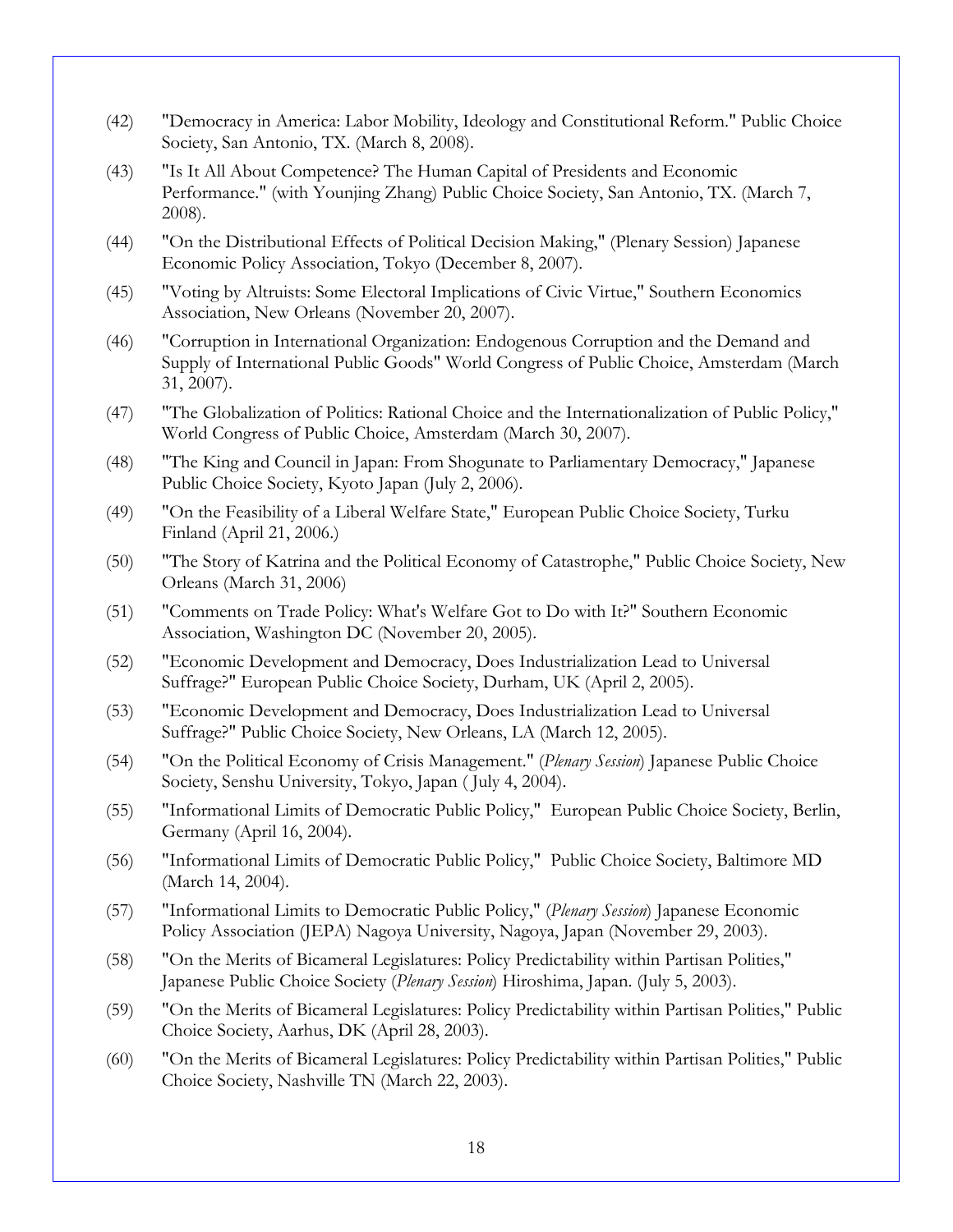- (61) "The Future of Public Choice," (*Plenary Session*) Japanese Public Choice Society, Tokyo, Japan (July 14, 2002).
- (62) "The Political Economy of Terrorism," Japanese Public Choice Society, Tokyo, Japan (July 14, 2002).
- (63) "Agency Problems and the Allocation of International Environmental Grants: The Return to Rio," Japanese Public Choice Society, Tokyo, Japan (July 13, 2002).
- (64) "Policy Interests as a Source of Public Agency Problems: Some Evidence from International Environmental Treaties," European Public Choice Society, Belgirate, Italy (April 4, 2002).
- (65) "Politics by Extraordinary Means: An Overview of the Political Economy of Gordon Tullock," Public Choice Society, San Diego California (March 23, 2002).
- (66) "Policy Interests as a Source of Public Agency Problems: Some Evidence from International Environmental Treaties," Public Choice Society, San Diego, California (March 23, 2002).
- (67) "From Dictatorship to Democracy without Revolution, Economic Growth and Constitutional Exchange within the King and Council Template," Allied Social Science Association Meetings (AEA session) Atlanta, Georgia (January 5, 2002).
- (68) "Altruistic Voting, Some Electoral Implications of Civic Virtue," Japanese Public Choice Society Meetings, Tokyo, Japan ( July 7, 2001).
- (69) "Do Constitutions Matter? Some Evidence from Sweden" European Public Choice Society Meetings , Paris, France (April 13, 2001).
- (70) "200 Years of Swedish Constitutional History, a Public Choice Approach" Public Choice Society Meetings, San Antonio TX (March 10, 2001).
- (71) "On the Durability of King and Council, a Universal Constitutional Template," (*Millennium Plenary Session*) European Public Choice Society, Sienna, Italy (April 27, 2000).
- (72) "Government Policies, R&D, and Monopolization: Ramsay and Schumpeter meet Buchanan and Tullock," Public Choice Society, Charleston SC (March 12, 2000).
- (73) "Rent-Seeking, Leviathan, and Monopolization Policies: Schumpeter and Ramsay Meet Tullock and Buchanan," Public Choice Society, Charleston SC (March 11, 2000).
- (74) "The Political and Economic Origins of Asymmetric Federalism" (with Andreas Kyriacou and Jordi Bacaria) European Public Choice Society, Lisbon Portugal (April 1999).
- (75) "The Politics of Government Growth," Public Choice Society, New Orleans (March 1999)
- (76) "The Political and Economic Origins of Asymmetric Federalism" (with Andreas Kyriacou and Jordi Bacaria) Public Choice Society, New Orleans (April 1999).
- (77) "A Political Efficiency Case for Federalism in Multinational States: Controlling Ethnic Rent-Seeking," European Public Choice Society, Goteberg Sweden (April 1998).
- (78) "A Political Efficiency Case for Federalism in Multinational States: Controlling Ethnic Rent-Seeking," Public Choice Society, New Orleans (March 1998).
- (79) "Private Morality, Politics, and Public Policy," Public Choice Society of Japan, Chiba University and Tokyo Japan (August 1997).
- (80) "Public Choice, Efficiency and Equal Protection," European Public Choice Society, Prague (April 1997).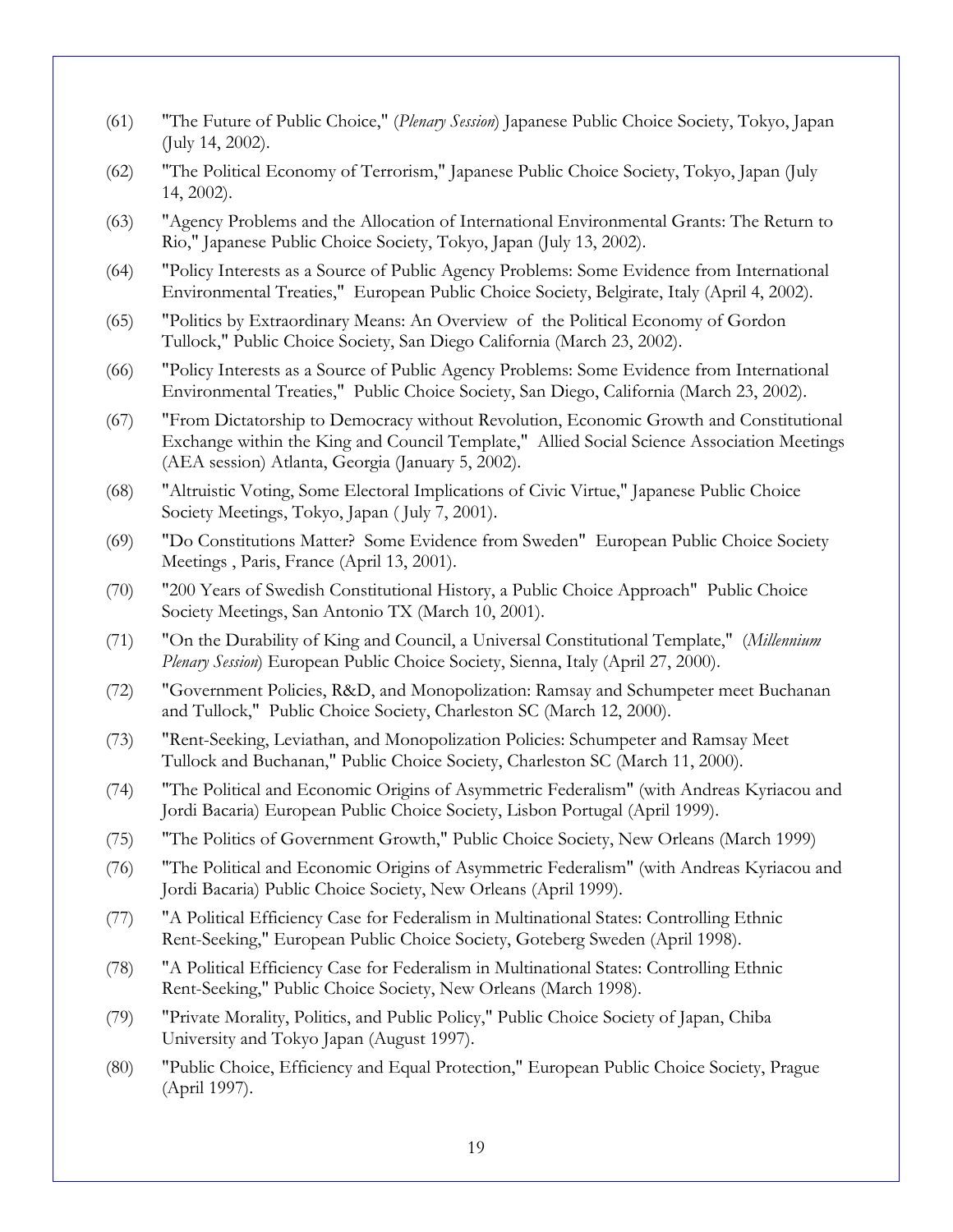- (81) "Private Morality, Politics, and Public Policy," Public Choice Society, San Francisco (March 1997).
- (82) "Generality without Uniformity: Federalism," Public Choice Society, San Francisco (March 1997).
- (83) "Public Choice, Efficiency and Equal Protection," Public Choice Society, Houston, Texas (April, 1996).
- (84) "Return to Rio: Agency Problems and the Political Economy of Environmental Treaties," Public Choice Society, Houston, Texas (April, 1996).
- (85) "Joint Production, Exit and Reciprocity," European Public Choice Society, Saarbrucken, Germany (April, 1995).
- (86) "Manipulating the Demand for Bureaucratic Services," European Public Choice Society, Saarbrucken, Germany (April, 1995).
- (87) "Voting by Altruists," Public Choice Society, Long Beach California, (March 1995).
- (88) "Voting by Altruists," European Public Choice Society, Valencia, Spain (April 7,1994).
- (89) "Toward a First Best Conservation Regulation," Southern Economic Society, New Orleans (November 21, 1993).
- (90) "Towards a First Best Method of Conservation Regulation," Japanese Public Choice Society, Tokyo, Japan (July 27, 1993)
- (91) "The Market for Special Interest Groups," European Public Choice Society, Portrush, N. Ireland (April, 1993).
- (92) "Towards a First Best Method of Conservation Regulation," Public Choice Society Meetings, New Orleans (March 1993).
- (93) "Limitations of a Dictator's Encompassing Interest," Public Choice Society Meetings, New Orleans (March 1993).
- (94) "Towards a First Best Method of Conservation Regulation," Western Economic Association, San Francisco (June 1992).
- (95) "Rational Ignorance, Rational Expectations and Fiscal Illusion," Western Economic Association Meetings, San Francisco (1992).
- (96) "Institutions for Internalizing International Environmental Externalities," European Public Choice Society Turin, Italy (April, 1992).
- (97) "Voter Discernment and Candidate Entry in Pluralitarian Elections," (with Bernard Steunenberg) European Public Choice Society Turin, Italy (April 1992).
- (98) "The Market for Politically Active Special Interest Groups," Public Choice Society, New Orleans (March, 1992).
- (99) "Voter Discernment and Candidate Entry in Pluralitarian Elections," (with Bernard Steunenberg) Public Choice Society, New Orleans (March, 1992).
- (100) "Rational Ignorance, Rational Expectations and Fiscal Illusion," Southern Economic Association Meetings Nashville (November, 1991).
- (101) "Political Regimes and Pollution Control," European Public Choice Society; Beaune, France (April, 1991).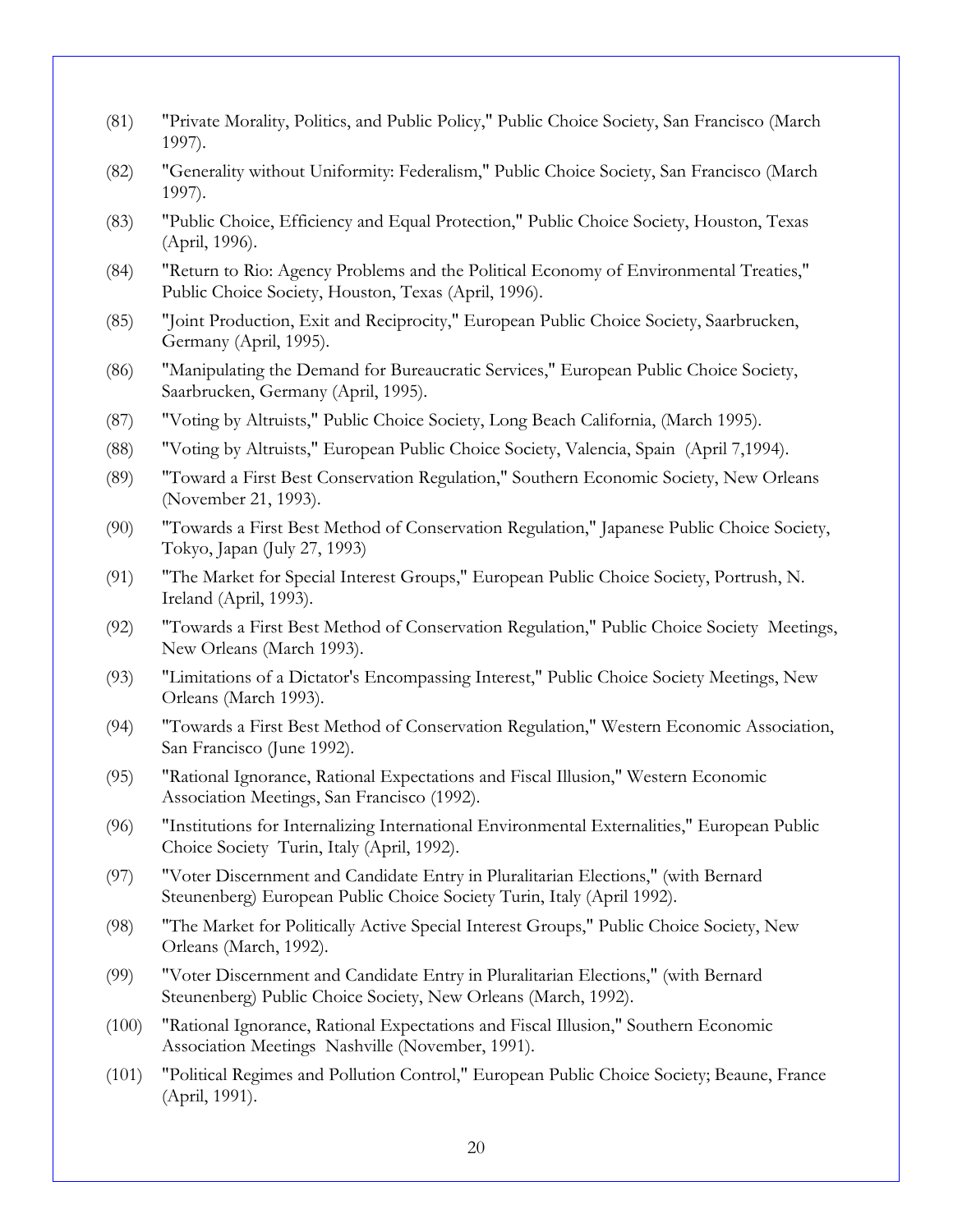- (102) "Rational Ignorance, Rational Expectations and Fiscal Illusion," Public Choice Society Meetings, New Orleans (March, 1991).
- (103) "Complex Constitutional Dynamics," (with K. Warneryd) Public Choice Society Meetings, New Orleans (March, 1991).
- (104) "Rationality, Reciprocity and Morality," (with Viktor Vanberg) Public Choice Society Meetings (1991) New Orleans. ( Also served as discussant for paper by Gordon Tullock.)
- (105) "The Politics of Pollution," American Economics Association, (1990) Washington, D. C. (Also served as discussant for papers by: S. Farrow and R. P. Judge.)
- (106) "Annexation Institutions and Local Fiscal Choice," Southern Economics Association (1990) New Orleans.
- (107) "Is a Rawlsian Bureaucracy Deadly, Dull, or Dynamic? Optimal Bounds for Bureaucratic Discretion," European Public Choice Society (1990), Meersburg, Germany.
- (108) "Is a Rawlsian Bureaucracy Deadly, Dull, or Dynamic? Optimal Bounds for Bureaucratic Discretion," Public Choice Society (1990), Tucson, Arizona.
- (109) "Ideology and Rent-Seeking," Public Choice Society (1989), Orlando, Florida.
- (110) "How Much Distributional Information is Enough: The Value of the Veil," Public Choice Society (1988), San Francisco (with W. Sweetser)
- (111) "Campaign Finances and Political Platforms: the Economics of Political Controversy," Public Choice Society (1987), Tucson, Arizona. (Also Chaired session on "Preferences and Elections").
- (112) "Annexation Institutions and Local Fiscal Choice," Public Choice Society (1986), Baltimore, Maryland. (Also Chaired session on "Constitutional Choice").
- (113) "Rent-seeking Aspects of Political Advertising," Public Choice Society (1985), New Orleans. (Also Chaired session on "Empirical Public Choice")
- (114) "Fiscal Choice, Locational Rents, and Property Values," (with J. Mullen) Public Choice Society (1984), Phoenix, Arizona.
- (115) "Tax Base Enforcement and the 'Voluntary' Overpayment of Taxes," Public Choice Society (1983), Savannah, Georgia.
- (116) "Global and Non-Global Social Contracts," (with R. Blewett) Public Choice Society (1982), San Antonio, Texas.
- (117) "Administrative Structure and Grant Seeking Effort," Public Choice Society (1981), New Orleans.
- (118) "Rent Seeking and the Costs of Competitive Processes," Public Choice Society (1979), Charleston, South Carolina.

### **Other Papers Presented (International)**

- (119) "Does Rational Choice Politics Need Ethics?" Political Economy of Democracy and Dictatorship Conference, University of Muenster, Muenster Germany (February 28, 2020).
- (120) "Supreme Values without Totalitarianism," Silva Plana Conference, Pontresina, Switzerland (July 23, 2019).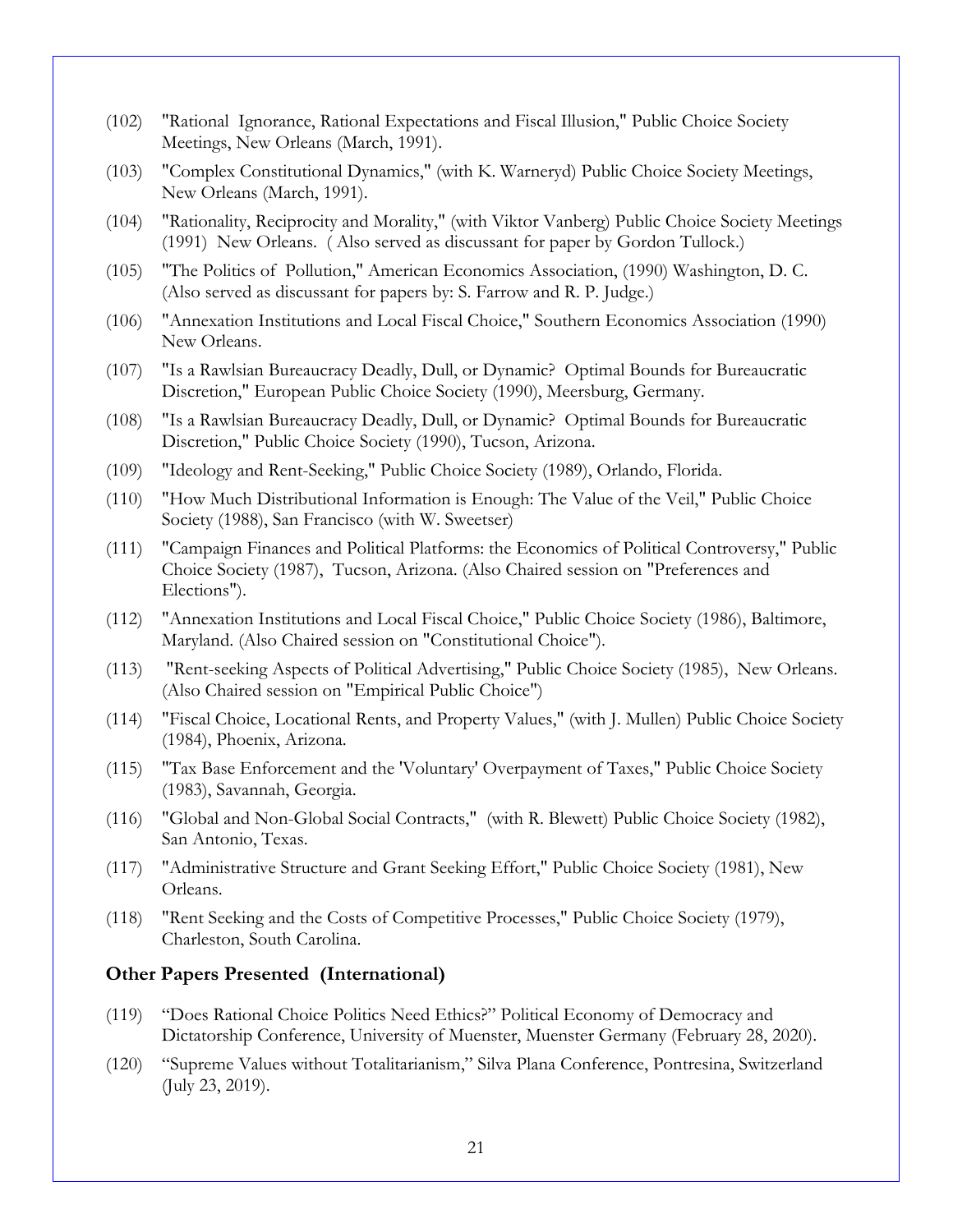- (121) "A Test of the Institutional Reform Hypothesis, Africa in the Twentieth Century," Tuborg Research Centre Seminar, Aarhus Universitet (May 4, 2018).
- (122) "Intellectual Foundations of Public Choice," (Plenary Talk). Public Choice Society, Charleston SC (March 1, 2018).
- (123) "Ethics and the Emergence of Civil Society," Center for Global Peace and Conflict Studies, School of Social Sciences, University of California–Irvine (February 15, 2018).
- (124) "The Microeconomics of Ethics," Research Seminar in Political Economy, Kings College, London (November 8, 2017).
- (125) "Ethics and Commerce," Workshop in Political Economics, Cambridge University (INEP), Jesus College. (November 6, 2017).
- (126) "Ethics and the Law, " Hamburg Lectures in Law and Economics, Law and Economics Institute, Universitet Hamburg, Hamburg, Germany. (October 25, 2017).
- (127) "Ethics, Exchange, and Production, " Tuborg Research Centre Seminar, Aarhus Universitet, Aahus DK (September 19, 2017),
- (128) "The Electoral Politics of Subsidized Healthcare Technology," Conference on the Political Economy of Public Policy, Ariel University, Ariel, Israel (September 12, 2017).
- (129) "The King and Council in History: on the King and Cabinet and Transitions to Democracy," (**Keynote Talk**) University of Oslo (June 8, 2015).
- (130) "Political Economy of Healthcare System Choice," Deakin University, Melbourne Australia (December 4, 2014).
- (131) "The Evolution of Organizational Government," Euken Institute [Vanberg Conference, Freiburg, Germany (September 13, 2013)].
- (132) "The Evolution of Organizational Government," Universita Roma degli Studi La Sapienza, Rome Italy (June 24, 2013).
- (133) "Political Economy of Healthcare System Choice," Johan Keplar Univesity, Linz, Austria (June 13, 2013).
- (134) "On the Inevitability of Divided Government," European Center for Study of Public Choice Conference, Freiburg, Germany (May 6, 2013)
- (135) "Political Economy of Healthcare System Choice," Walter Eucken Institut, Freiburg, Germany (April 8, 2013).
- (136) "Founding Myths and Democracy in America," CIW, Muenster University, Muenster, Germany (July 5, 2011).
- (137) "Overview of Perfecting Parliament," Department of Economics, University of Muenster (WWU), Muenster, Germany (June 28, 2011).
- (138) "Overview of Perfecting Parliament," (Symposium, w. discussants) Department of Politics, Oslo University, Norway (June 10, 2011).
- (139) "Is Rational Choice Possible in a World with Positive Information Costs? Some notes on the meaning and limits of rational choice and mistakes in a complex world," *Conference on Rationality and Irrationality*, in Game Theory Stockholm School of Economics, Stockholm, Sweden (June 4, 2011).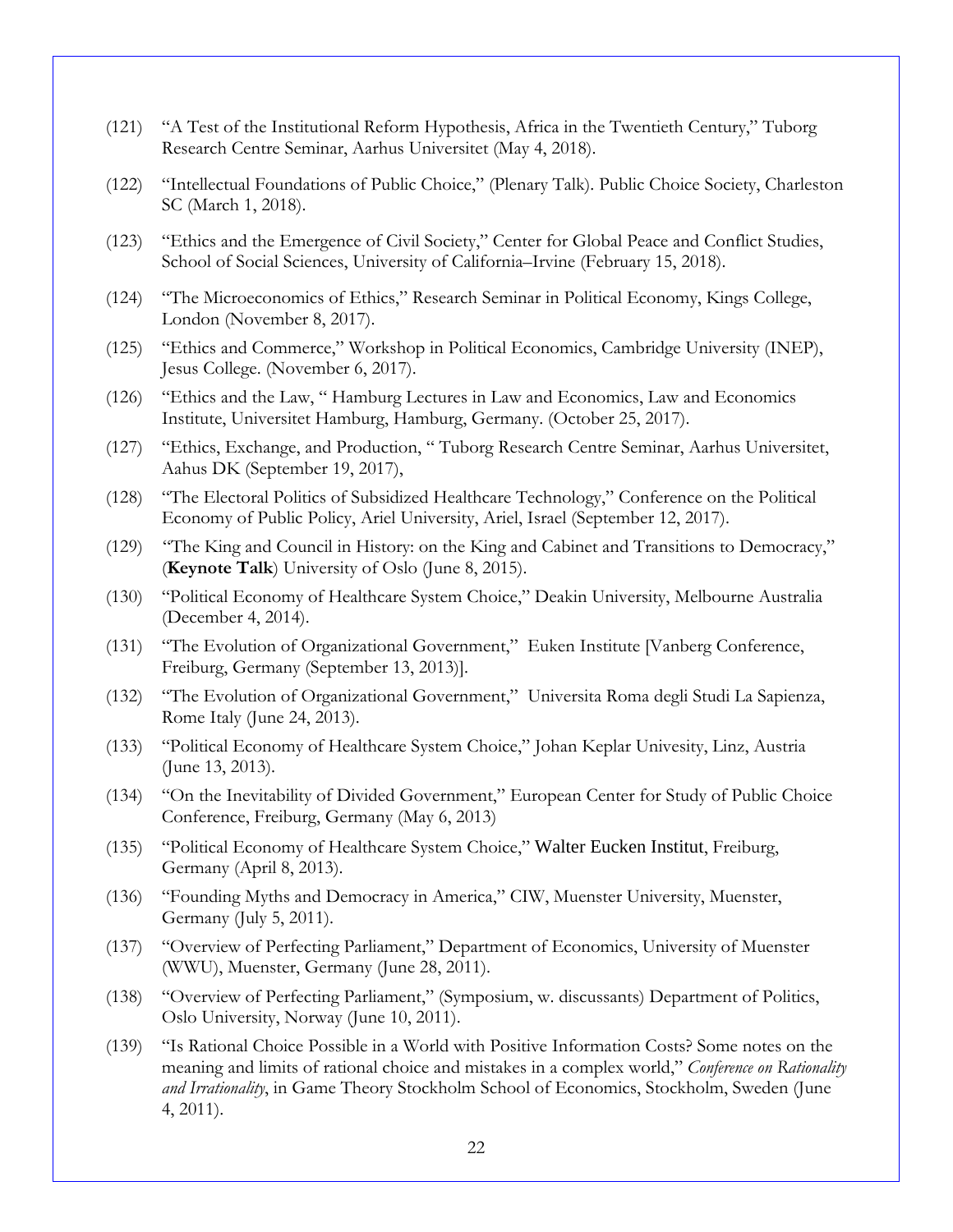- (140) "On the Evolution of Organizational Governance," Department of Economics Seminar, Radboud University, Nijmegen, Netherlands (May 30, 2011).
- (141) "Evolution of Organizational Governance," Max Planck Institute, Jena, Germany (July 13, 2010).
- (142) "Constitutional Political Economy and the Political Economy of Crisis Management," Invited Lecture Series, Bar Ilan University, (May 25 - June 3, 2010).
- (143) "Perfecting Parliament: An Overview," Bar Ilan University, Economics, (May 25, 2010).
- (144) "Liberal Institutions as a Source of 'Permanent' Comparative Advantage," Institutions and National Competitiveness Conference, (Korean Economic Association and Korean Institution and Economic Association) Seoul National University (August 18, 2009).
- (145) "Liberal Institutions as a Source of 'Permanent' Comparative Advantage," Korean Economic Research Institute, Seoul, Korea (August 17, 2009).
- (146) "Perfecting Parliament: Constitutional Reform, Liberalism, and the Rise of Western Democracy" Department of Economics, University of Freiburg (December 9, 2008)
- (147) "The Rise of the Modern Welfare State; Ideology, institutions, and Income Security: Analysis and Evidence," Tinbergen Institute, Amsterdam (May 22, 2008).
- (148) "Quantitative Evidence of Gradual Constitutional Reforms in the !9th Century (Chapter 19)," Department of Economics Seminar, University of Amsterdam (May 19, 2008).
- (149) "The Rise of the Modern Welfare State; Ideology, institutions, and Income Security: Analysis and Evidence," Conference on Economic Policy and Public Choice: Recent Developments and Current Trends. St. Gallen, Switzerland (April 19, 2008).
- (150) "The European Union and its Transportation Policy," Japanese Department of Transportation, Tokyo (December 11, 2007).
- (151) "Constitutional Exchange and Democracy in America," Conference on Institutions and Public Policy, Economics, Cambridge University (August 7, 2007).
- (152) "Perfecting Parliament: Constitutional Exchange and the Peaceful Path to Democracy," Political Science Departmental Seminar, University of Southern Denmark (May 31, 2007).
- (153) "Publishable Ideas and Research Circles," Workshop on Publishing in International Political Science Journals, University of Copenhagen (April 23, 2007).
- (154) "Perfecting Parliament: Constitutional Exchange and the Peaceful Path to Democracy," Political Science Departmental Seminar, University of Copenhagen (April 23, 2007). "
- (155) "Informational Limits to Democratic Public Policy," Faculty seminar, Economics, Stockholm School of Economics, Stockholm (March 9, 2007).
- (156) "On the Feasibility of a Liberal Welfare State," Seminar. Ratio Institute, Stockholm Sweden (March 9, 2007).
- (157) "Generality and the Supply of Public Services," Lecture Zhejiang University Department of Public Finance, Beijing, China (November 9, 2006).
- (158) "Economic and Political Origins of Decentralization and Asymmetric Federalism," Lecture at the Zhejiang Institute of Finance and Economics, Hangzhou, China (November 9, 2006),
- (159) "An Overview of Public Choice, Past, Present, and Future," Lecture at the CASS Institute of Asia and Pacific Ocean Economy, Beijing, China (November 8, 2006).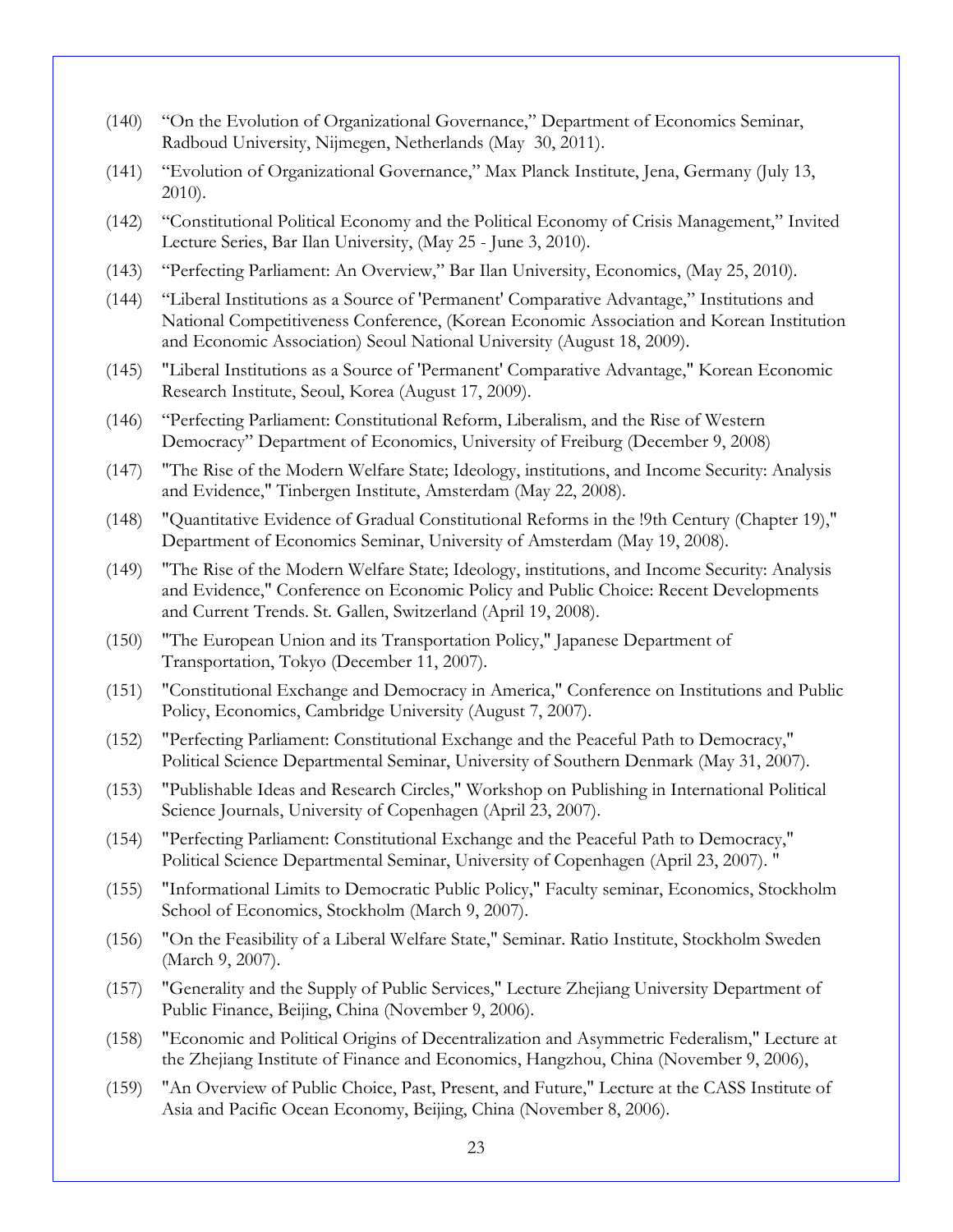- (160) "Generality and the Supply of Public Services," Lecture at the CASS Institute of Finance and Trade Economics, Beijing, China (November 7, 2006).
- (161) "Public Policy and Harmony, A Rational Choice Perspective," Keynote Speaker, 7th Forum on Macroeconomic Performance and Policies: *Public Policies and Harmonious Societey*, Chinese Academy of Social Sciences, Beijing (November 4, 2006).
- (162) "The Globalization of Politics: Rational Choice and the Internationalization of Public Policy," Tokai University Center for European Studies (October 30, 2006).
- (163) "An Overview of the NeoConservative Movement from Reagan to Clinton," invited graduate seminar, Political Science, University of Southern Demark (October 27, 2006).
- (164) "Informational Limits to Democratic Public Policy," graduate seminar, Economics, Aarhus Universitet, Denmark (October 9, 2006).
- (165) "Corruption in International Organization: Endogenous Corruption and the Demand and Supply of International Public Goods," The Economy of Crime and Money Laundering, European Center for the Study of Public Choice, Rome, Italy (September 29, 2006).
- (166) "On the Feasibility of a Liberal Welfare State," Institut für Philosphie, Universität Bayreuth (June 20, 2006).
- (167) "The Story of Katrina and the Political Economy of Catastrophe," Department Seminar (Politics and International Relations, Public Policy Unit) Oxford University, May 30, 2006).
- (168) "Voter Ignorance and Condorcet's Jury: Limits to Democratic Public Policy," Conference: The Problems of Democracy, San Pablo-CEU, Madrid, Spain (December 1, 2005).
- (169) "Comments on Economic, Demographic, and Political Determinants of Pollutino Reassessed: A Sensitivity Analysis," Silvaplana Conference, Switzerland (July 17, 2005).
- (170) "Political Economy of Crisis Management," (Student Seminar) Department of Economics , Universität Jena, Germany (July 8, 2005).
- (171) "The Roles of Industrialization and Ideas in the Emergence of European Democracy," Institut für Philosphie, Universität Bayreuth (July 5, 2005).
- (172) "Informational Limits of Democratic Public Policy," Department of Economics, Universität Marburg, Germany (June 30, 2005).
- (173) "The Political Economy of Crisis Management," Conference on Business, Management, and Economics, Cesme, Izmir, Turkey (June 19, 2005).
- (174) "Informational Limits of Democratic Public Policy," Institut für Philosphie, Universität Bayreuth (May 24, 2005).
- (175) "On the Political Economy of Crisis Management." department Seminar (Politics and International Relations, Public Policy Unit) Oxford University, May 23, 2005).
- (176) "Informational Limits of Democratic Public Policy," faculty seminar, Carleton University (October 1, 2004).
- (177) "Organizational Design and Institutionalization, Rational Choice and Evolutionary Perspectives." Conference: *Why Public Organizations Become Institutions* University of Leiden (June 12, 2004).
- (178) "Does Industrialization Lead to Democracy," faculty seminar, University of Rome 3 (May 12, 2004).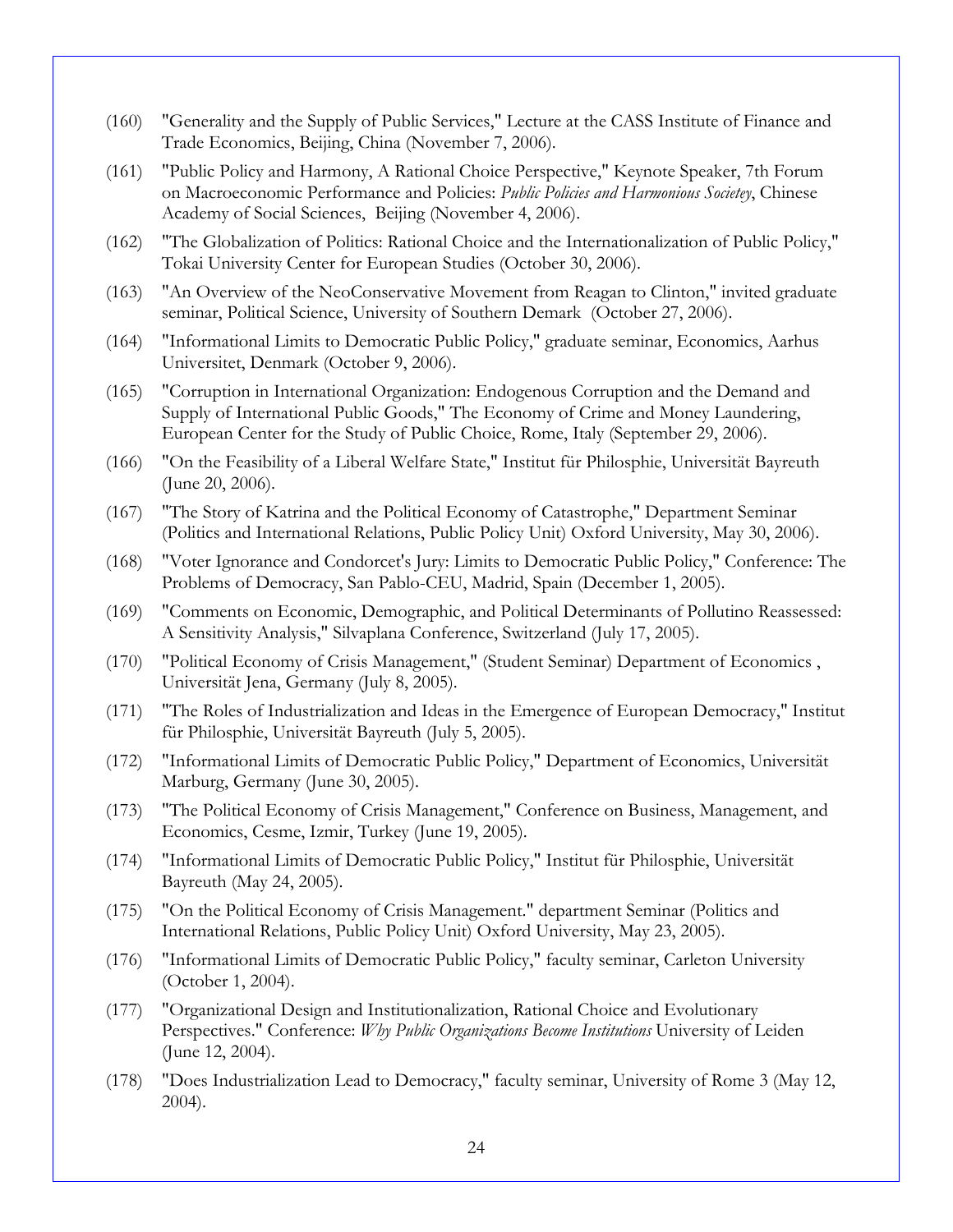- (179) "Informational Limits of Democratic Public Policy," graduate seminar in Public Finance, University of Rome, Faculty of Politics (May 11, 2004).
- (180) "Roundtable on Constitutional Design," faculty seminar, University of Rome, Faculty of Law (May 4 and 11, 2004).
- (181) "How Predictable is Democratic Politics?" graduate seminar (Theoretical Politics) the University of Oxford (January 26, 2004).
- (182) "Informational Limits to Democratic Public Policy," Conference on Globalization and National Government Policies, Aichi Gakuin University, Nagoya, Japan (November 27, 2003).
- (183) "On the Merits of Bicameral Legislatures: Policy Predictability within Partisan Polities," London School of Economics and Politics (LSE), Department of Government Seminar. (October 15, 2003).
- (184) "Mutual Advantages of Coercion and Exit within Treaty Organizations: Toward a Theory of Voluntary Association." University of Rome Conference on *Coercive Power and its Allocation in the Emergent Europe*, Universista degli Studi di Roma "La Sapienza," Rome, Italy (September 26, 2003).
- (185) "On the Merits of Unbiased Bicameralism," Conference on Constitutional Design. Stockholm, Sweden (This conference was jointly organized by myself and Birgitta Swedenborg, with SNS support, August 26, 2003).
- (186) "Economic Development and Democratic Political Reform" ICES Conference on Revolutions, Villa Gualino, Turin, Italy (June 7, 2003)
- (187) "On the Merits of Bicameral Legislatures: Policy Stability within Partisan Polities," CSLE Conference on European Governance, Saarbrucken, Germany (October 10, 2002)
- (188) "Constitutionalism and Good Government, Organizing Governance to Broaden Consensus," SNS, Stockholm, Sweden (September, 28, 2002).
- (189) "The Political Economy of Terrorism," Chuo University, Tokyo, Japan (July 10, 2002).
- (190) "Some Lessons from Swedish Constitutional History, a Public Choice Perspective," Seminar on Constitutional Reform, (Official release of *Improving Democracy in Swedish*) SNS, Stockholm, Sweden (April 26, 2002).
- (191) "Agency Problems and the Allocation of International Environmental Grants: The Return to Rio," Stockholm School of Economics, Stockholm Sweden (April 25, 2002)
- (192) "Agency Problems and the Allocation of International Environmental Grants: The Return to Rio," University of Rome, La Sapienza, Rome Italy (April 2, 2002)
- (193) "Assessing the Effects of Bicameral Legislatures within Partisan, Parliamentary, and Presidential Systems," SNS Workshop on Constitutional Reform, Stockholm, Sweden (September 28, 2001)
- (194) "A Political Efficiency Case for Federalism in Multinational States: Controlling Ethnic Rent-Seeking," Chuo University, Tokyo Japan (July 14, 2001).
- (195) "Policy Interests as a Source of Public Agency Problems: Some Evidence from International Environmental Treaties" University of Kyoto, Japan, (July 9, 2001).
- (196) "Governing the Global Environmental Commons: The Political Economy of International Environmental Treaties and Institutions," LAEP, University of Paris (the Sorbonne) Paris, France (May 22, 2001).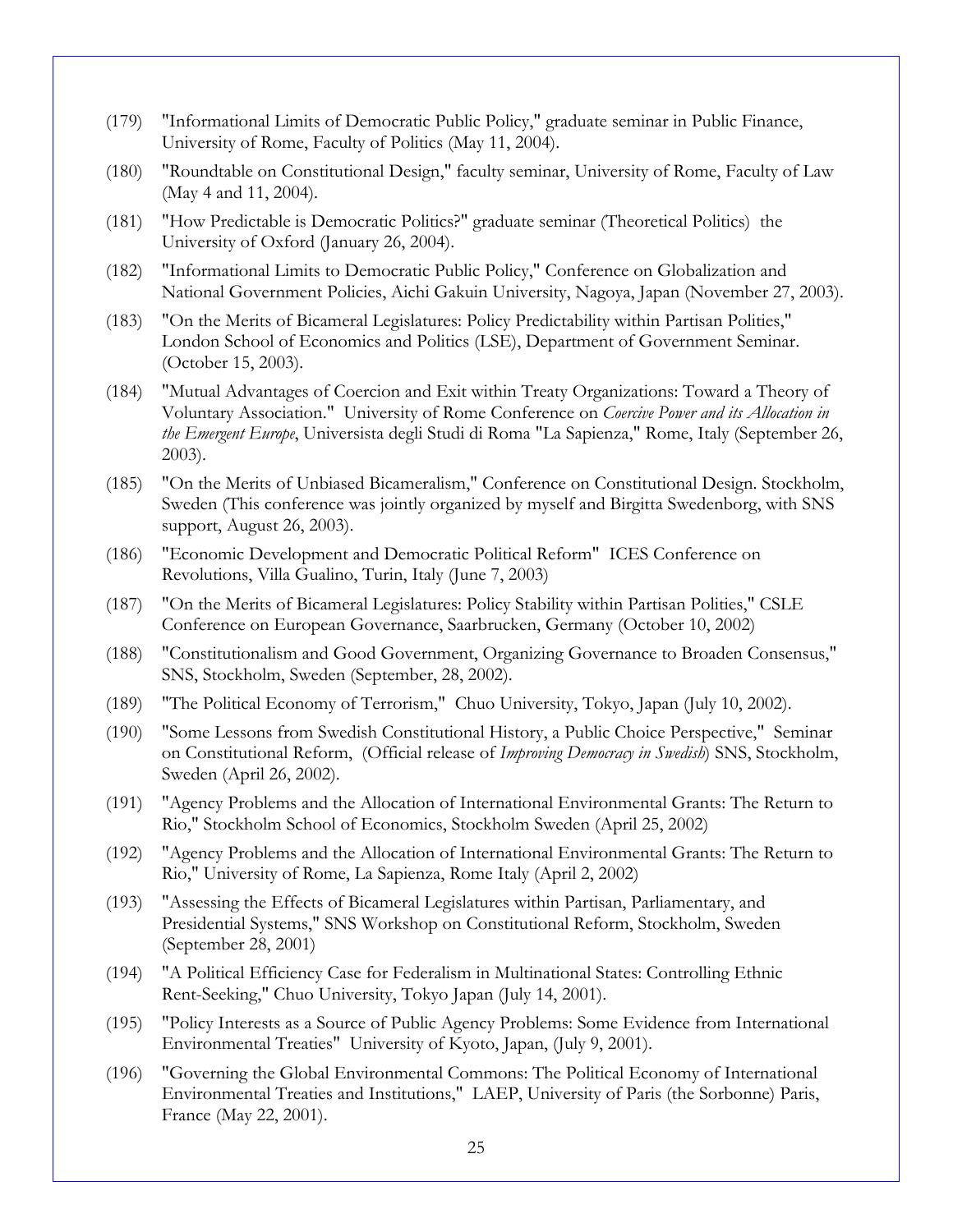- (197) "Policy Interests as a Source of Public Agency Problems: Some Evidence from International Environmental Treaties," University of Mannheim, Germany (May 18, 2001).
- (198) "Governing the Global Environmental Commons: The Political Economy of International Environmental Treaties and Institutions," University of Mannheim, Germany (May 18, 2001).
- (199) "Policy Interests as a Source of Public Agency Problems: Some Evidence from International Environmental Treaties," University of Freiburg, Germany (May 17, 2001).
- (200) "Policy Interests as a Source of Public Agency Problems: Some Evidence from International Environmental Treaties," St. Gallen University, Switzerland (May 15, 2001).
- (201) "Perfecting Parliament: Constitutional Analysis and Reform," SNS Seminar. (November 9, 2000).
- (202) "On the Merits of Bicameralism," Constitutional Reference Group, SNS, Stockholm (November 9, 2000).
- (203) "Economic and Cultural Prerequisites for Democracy," Villa Columbella Meeting, Parma, Italy (September 9, 2000).
- (204) "Economic and Cultural Prerequisites for Democracy," Universita Roma degli Studi La Sapienza, Rome Italy (September 5, 2000).
- (205) "A Political Efficiency Case for Federalism in Multinational States: Controlling Ethnic Rent Seeking," Department of Economics, University of Montreal (September 29, 1998).
- (206) Conference Participant: "Liberty, Generality, and Minimal Coercion," Spitzingsee, Germany (May 7-10, 1998). [Conference focused on the Buchanan and Congleton book]
- (207) "The Public Choice Approach to Public Policy," Department of Economics, Jonkoping, Sweden (April 29, 1998).
- (208) "On the Political Economy of Environmental Protection," (June 8, 1995). Department of Economics, Wurzburg University.
- (209) "Return to Rio: Agency Problems and the Political Economy of Environmental Treaties," (June 6, 1995). Workshop 1995: Environmental Policy in Open Economies, University of Konstanz.
- (210) "Return to Rio: Agency Problems and the Political Economy of Environmental Treaties," (June 1, 1995). Department of Economics, Aarhus University.
- (211) "Joint Production, Exit and Cooperation," Stockholm School of Economics, (May 16, 1995).
- (212) "International Institutions for Environmental Protection: Transactions Costs and Environmental Treaties," Cini Foundation Conference "Towards the World Governing of the Environment," (Forum 1A arranged by Eni Enrico Matei Foundation) (June 3, 1994) (Also presented the Forum 1/A overview in plenary session on June 5: translated into Italian, Spanish, French, and German.)
- (213) "Constitutional Federalism and Decentralization," Universita Roma degli Studi La Sapienza, Rome Italy (June 6, 1994).
- (214) "A Transactions Cost Theory of International Treaties," Universitat Autònoma de Barcelona, Spain (April 11, 1994).
- (215) "Joint Production, Exit and Cooperation," University of Tasmania, Hobart, Australia (August 13, 1993).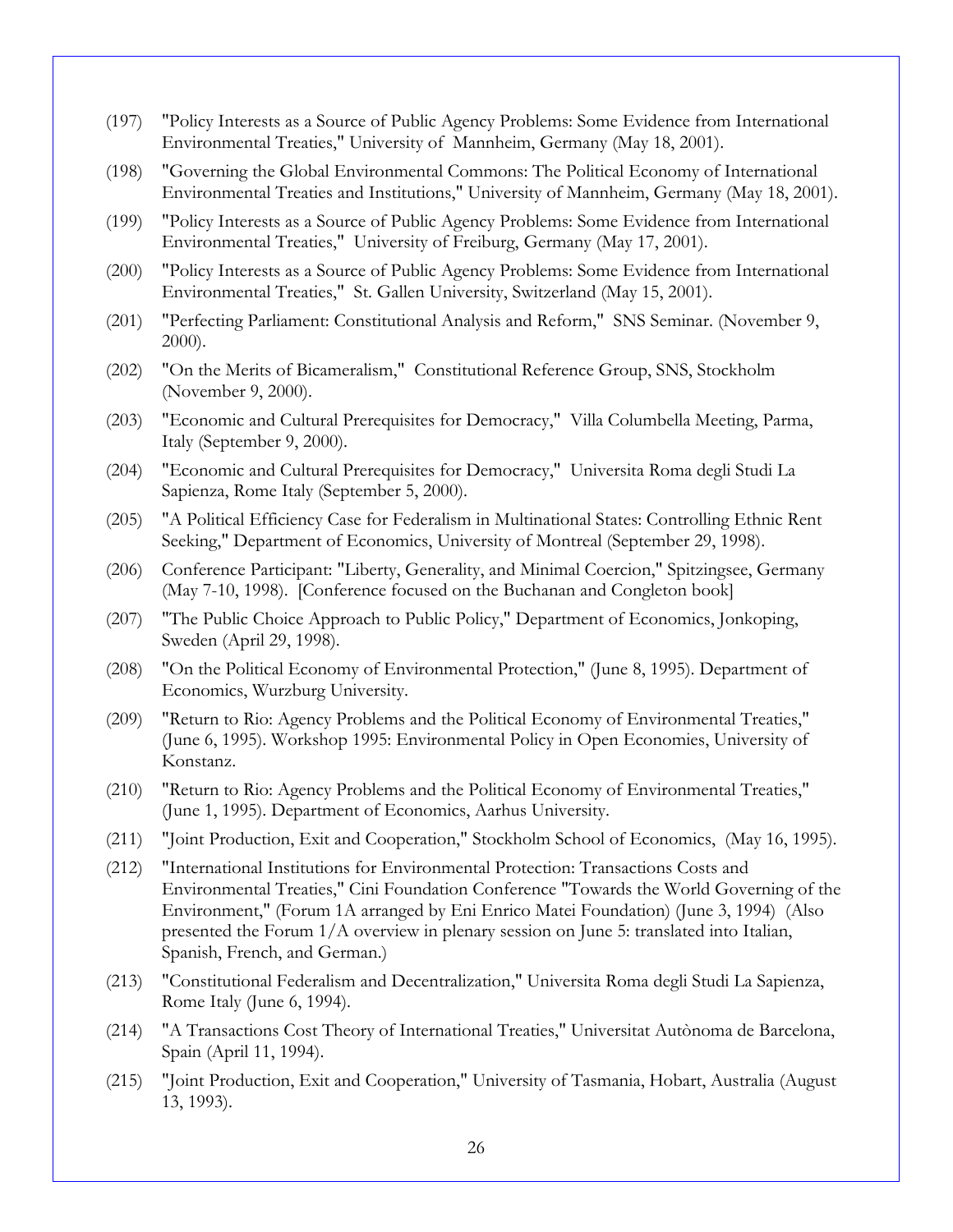- (216) "The Market for Special Interest Groups," Tokai University, Tokyo, Japan (July 28, 1993)..
- (217) "Towards a First Best Method of Conservation Regulation," Department of Government, University Queensland, Brisbane, Australia (July 23, 1993).
- (218) "Towards a First Best Method of Conservation Regulation," Department of Economics, University of Adelaide, Adelaide Australia (July 19, 1993).
- (219) "Towards a First Best Method of Conservation Regulation," Research School for Social Science (Economics), Australian National University, Canberra Australia (July 16, 1993).
- (220) "Ethnic Clubs, Ethnic Conflict, and the Rise of Ethnic Nationalism," presented at the Villa Colombella conference, Perugia Italy (September 6, 1992).
- (221) "Constitutional Federalism and Decentralization" presented at Ekonomic Anayasa Sempozyumu (Conference on Economic Constitutions, Ankara, Turkey (May 29, 1992).
- (222) "Institutions for Internalizing Environmental Externalities," Twente University, Enschede, the Netherlands. (April 27, 1992).
- (223) "Public Policies and Fiscal Uncertainty: The Case of Debt," Universitá di Roma, "La Sapienza," Rome, Italy. (April 21, 1992).
- (224) "An Introduction to Constitutions, Public Goods and the Median Voter Model," Comenius University, Bratislava Czechoslovakia. Sponsored by the Mellon Foundation and the University of Pittsburgh. (October, 1991).
- (225) "Foundations of Public Choice: Majority Rule," Center for Economic Research and Graduate Education (CERGE), Charles University, Prague, Czechoslovakia. Sponsored by the Mellon Foundation and the University of Pittsburgh. (October, 1991).
- (226) "Rational Ignorance, Rational Expectations, and Fiscal Illusion" presented at University of Western Ontario Political Economy Workshop. (November, 1991).

### **Other Papers Presented (United States)**

- (227) "Federalism and Pandemic Policies: Variety as the Spice of Life." New York University. Conference on the Political Economy of Healthcare (via Zoom) February 13, 2021.
- (228) "Governance by True Believers: Supreme Duties with and without Totalitarianism," Theory History, and Development Seminar, Department of Economics, UC-Irvine (April 20, 2020, via Zoom).
- (229) "Ethics and the Possibility of Communities," Center for Global Peace and Conflict Studies, UC-Irvine (February 15, 2018).
- (230) "A Short History of Liberalism in America," Peltison Center for Study of Democracy, UC-Irvine (February 9, 2018).
- (231) "Comments on Escape from Democracy: the Role of Experts and the Public in Economic Policy," F. A. Hayek Program, Mercatus Center, George Mason University (May 5, 2017).
- (232) "Buchanan on Ethics and Self-Interest: A Tension or Reconciliation?" F. A. Hayek Program for Advanced Study in Philosophy, Politics, and Economics, George Mason University Conference (December 15, 2016).
- (233) "America's Neglected Debt to the Dutch," Economics of Governance Lecture, University of California-Irvine, Irvine CA (October 21, 2016).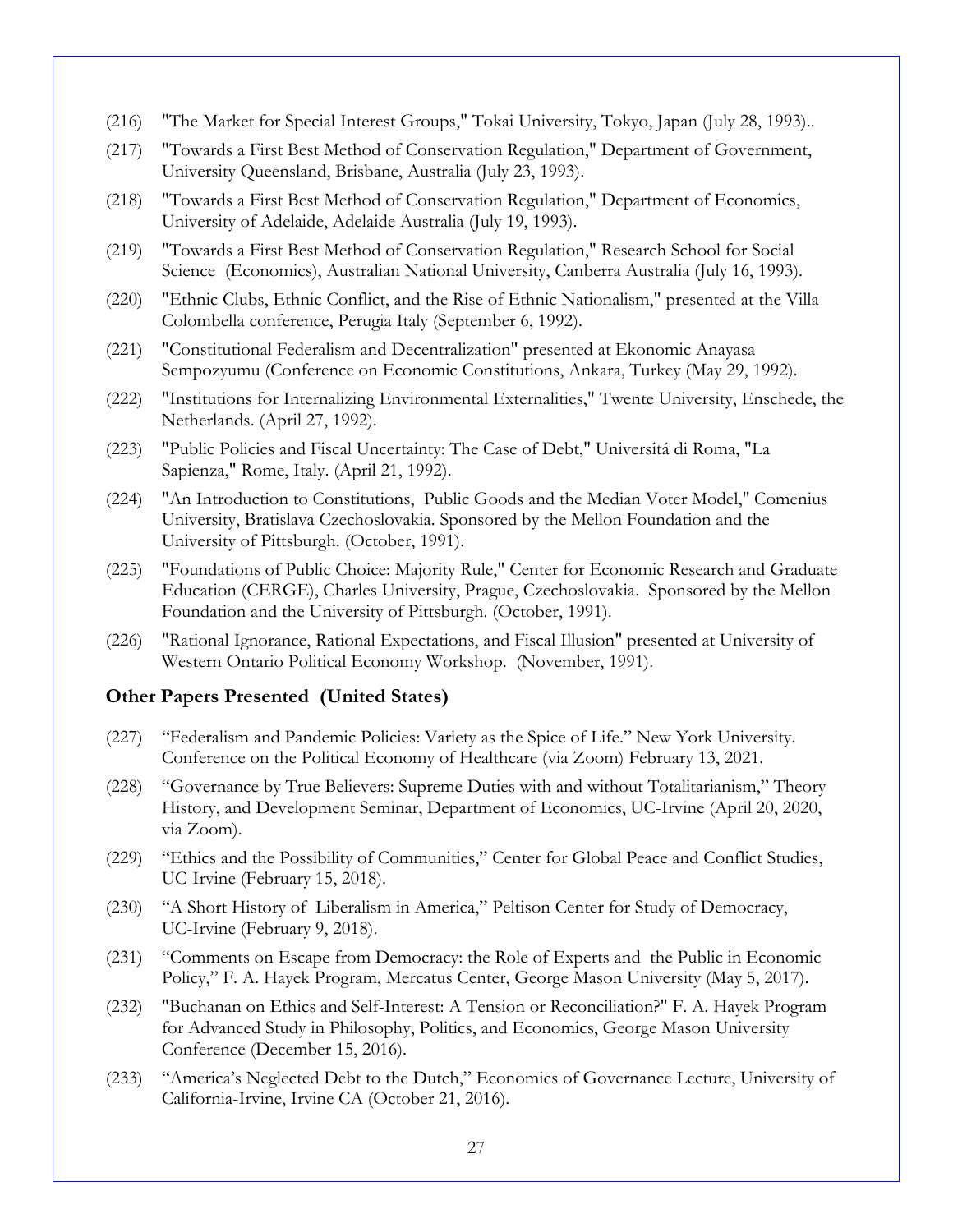- (234) "Comments on Skaperdas and Hermalin," Conference on Political Persuasion. Laguna Beach, CA (January 10, 2016).
- (235) "Does Rational Choice Politics Need Ethics?" Seminar. Department of Political Science, University of California - Irvine (January 8, 2016).
- (236) "Comments on Escape from Democracy: the Role of Experts and the Public in Economic Policy," F. A. Hayek Program, Mercatus Center, George Mason University (May 5, 2017).
- (237) "Buchanan on Ethics and Self-Interest: A Tension or Reconciliation?" F. A. Hayek Program for Advanced Study in Philosophy, Politics, and Economics, George Mason University Conference (December 15, 2016).
- (238) "Ethics and Economic Progress," Buchanan Center Seminar, George Mason University, Fairfax, VA. (November 5 2015).
- (239) "The Implicit Analytical History of Gordon Tullock," Memorial Conference for Gordon Tullock, George Mason University, Fairfax VA (October 2, 2015).
- (240) "Buchanan as Mentor," Memorial Conference for James Buchanan, George Mason University, Fairfax, VA (September 29, 2013)
- (241) "Buchanan's Constitutional Political Economy," Memorial Conference for James Buchanan, George Mason University, Fairfax, VA (September 28, 2013).
- (242) "A Short History of American Liberalism," BB&T Conference, Clemson University (May 29, 2013).
- (243) "Constitutional Design, Crisis Detection, and Survival," Department of Economics Seminar, Virginia Tech. (May 10, 2012).
- (244) "Constitutional Design, Crisis Detection, and Survival," PERC workshop on the Political Economy of Environmental Collapse, Clemson University (April 14, 2012).
- (245) "On the Political Economy and Limits of Crisis Insurance: the Case of the 2008-11 Bailouts," Department of Economics-Finance Seminar, Midwestern State University, Witcheta Falls, Texas (April 2, 2012).
- (246) "On the Political Economy and Limits of Crisis Insurance: The Case of the 2008-11 Bailouts," Department of Economics Seminar, Virginia Polytechnic Institute and State University (October 14, 2011).
- (247) "Why Local Governments Do Not Maximize Profits: On the Value Added by the Representative Institutions of Town and City Governments," (Conference on Local Governance) DeVoe L. Moore Center, Florida State University (February 16, 2011).
- (248) "On the Political Economy of Bailouts of 2008-10: Are there Limits to Crisis Insurance" Economics, West Virginia University (December 17, 2010).
- (249) "Founding Myths and Democracy in America," Wake Forest University, Winston Salem North Caroline (November 9, 2010).
- (250) "Coercion, Taxation, and Voluntary Association," conference on Taxation and Coercion, George State University School of Public Policy, Atlanta, GA (October 1, 2010).
- (251) "Perfecting Parliament," Center for Study of Public Choice, George Mason University (October 4, 2009).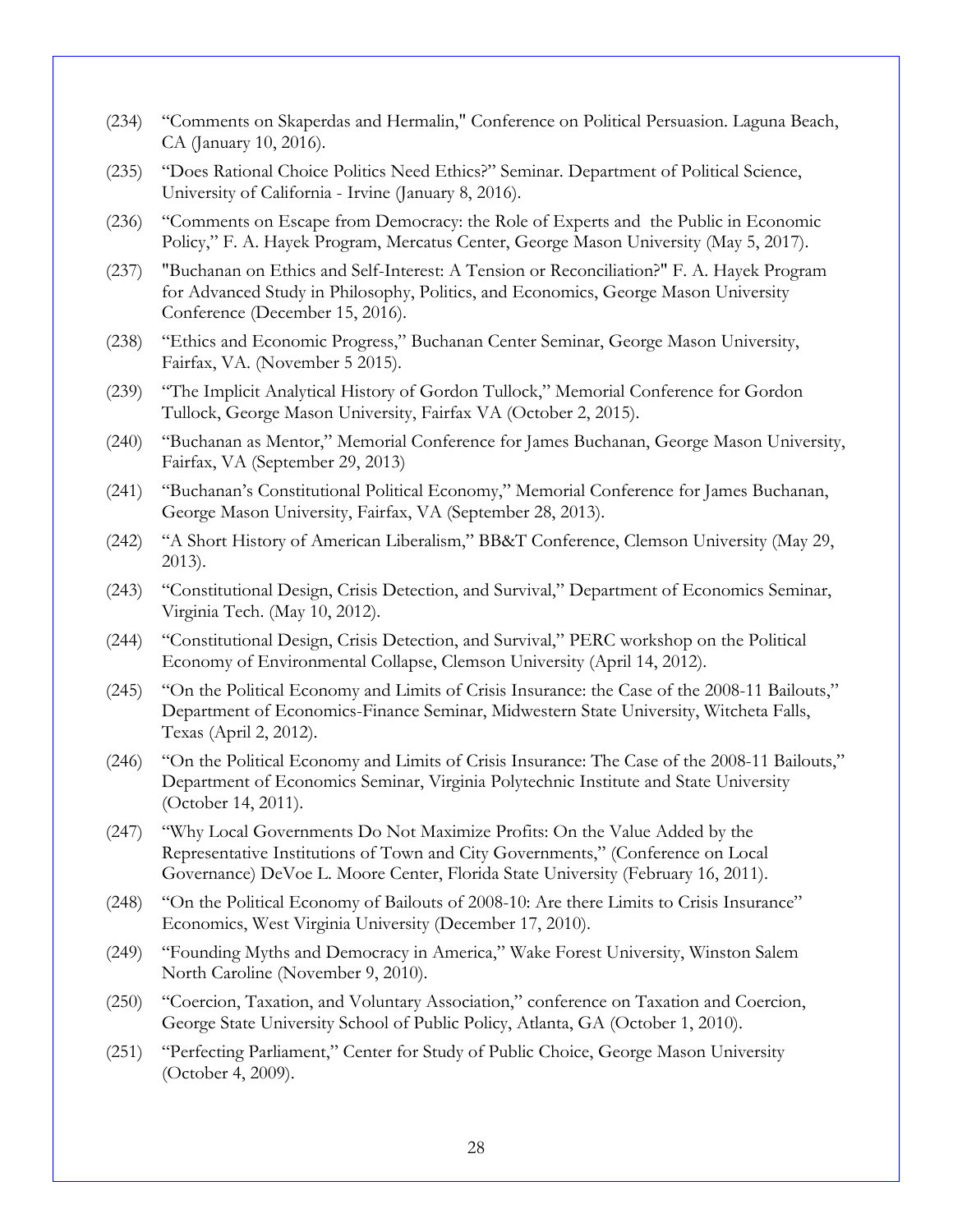- (252) "Does Economic Development Lead to Democracy?" Collective Choice Seminar, Hoover Institution, Stanford University (November 16, 2004).
- (253) "Informational Limits to Democratic Public Policy," Simon Lecture, Lafayette College, (February 16, 2004).
- (254) "On the Merits of Unbiased Bicameralism," Center for Study of Public Choice (November 5, 2002).
- (255) "Congratulations: The Value of Fuzzy Plans," Graduation Talk for Virginia Tech Department of Economics Blacksburg, VA (May 11, 2002).
- (256) "Notes on the Political Economy of Terrorism," Center for Study of Public Choice (Sept. 11, 2001).
- (257) "The Politics of Government Growth," Center for Study of Public Choice (April 14, 1999).
- (258) "The Public Choice Approach to Environmental Policy," for the graduate program in Environmental Science and Public Policy, GMU (February 3, 1999).
- (259) "Political and Economic Aspects of Federalism," Presentation for visiting Taiwonese Provincial Government Officials for the GMU TIPP (the Institute for Public Policy, November 6, 1998).
- (260) "Free Riding and Exit: On the Personal Advantage of Cooperation in Voluntary Joint Enterprises," National Science Foundation (April 8, 1998).
- (261) "A Political Efficiency Case for Federalism in Multinational States: Controlling Ethnic Rent-Seeking," State University of New York at Binghamton (April 4, 1998).
- (262) "Two Lectures on Public Choice and Public Policy: An Introduction and Overview," for the U. S. Department of State's Foreign Service Institute (March 25 and 27, 1998).
- (263) "Private Morality and Public Policy," for the Department of Economics, University of Delaware (February 24, 1998).
- (264) "A Political Efficiency Case for Federalism in Multinational States: Controlling Ethnic Rent-Seeking," Center for Study of Public Choice (February 11, 1998).
- (265) "Some Problems with Stochastic Voting Models," Public Choice Center Luncheon Seminar (March 25, 1997).
- (266) "Private Morality, Politics and Public Policy" Public Choice Center Seminar (March 5, 1997).
- (267) "Generality without Uniformity," Public Choice Center Luncheon Seminar (September 10, 1996).
- (268) "Public Choice, Efficiency and Equal Protection" Public Choice Center Luncheon Seminar (February 13, 1996).
- (269) "The Political Economy of Crime" Public Choice Center Luncheon Seminar (January 31, 1995)
- (270) "The Generalization Principle in Politics" (with J. M. Buchanan) Public Choice Center Seminar, November 2, 1994.
- (271) "The Political Economy of Environmental Treaties," Center for Study of Public Choice Luncheon Seminar (February 1, 1994).
- (272) "Altruistic Voting," Center for Study of Public Choice Luncheon Seminar (September 7, 1993).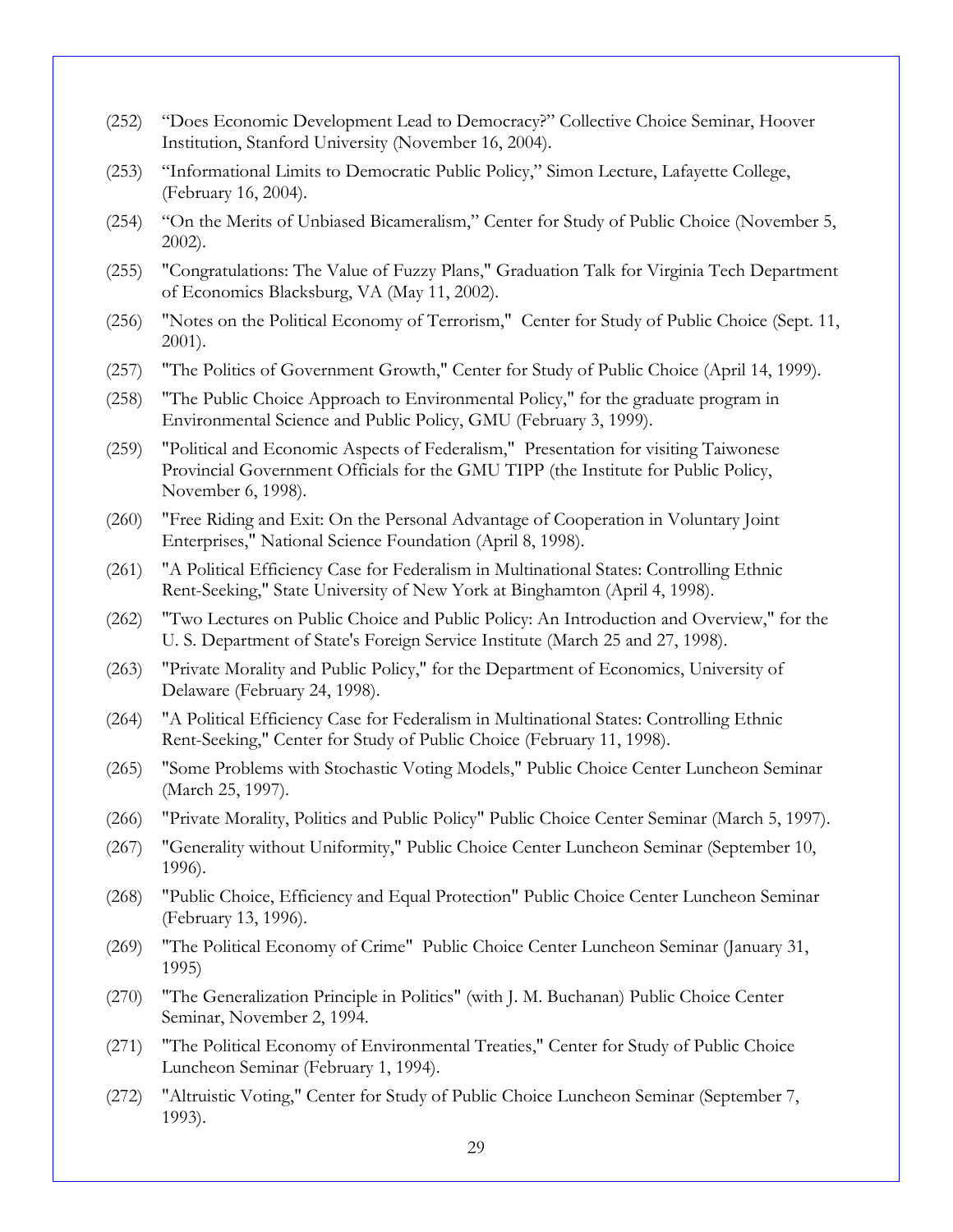- (273) "Towards a First Best Method of Conservation Regulation," Department of Public Policy and Management, Wharton School, University of Pennsylvania, Luncheon Seminar (February 25, 1993).
- (274) "How Encompassing is a Dictator's Interest?" Center for Study of Public Choice Luncheon Seminar (February 2, 1993).
- (275) "Towards a First Best Method of Conservation Regulation," Center for Study of Public Choice Luncheon Seminar (October 20, 1992).
- (276) "Preliminary Cost-Benefit Estimates of Geothermal Heat Pumps in Northern Virginia," U. S. Department of Energy, Washington, D. C. (March 9, 1992).
- (277) "Rational Ignorance, Rational Expectations, and Fiscal Illusion," Center for Study of Public Choice Luncheon Seminar (October, 1991).
- (278) "Politics, Annexation Institutions, and Local Fiscal Choice," presented at the University of Maryland Public Economics Seminar (March, 1991).
- (279) "Political Regimes and Pollution Control" presented for the Public Choice Center's Outreach Program (June, 1991).
- (280) "Rationality, Reciprocity and Morality" (with V. Vanberg) presented at the Center for Study of Public Choice Luncheon Seminar (October, 1990).
- (281) "Political Regimes and Pollution Control" presented at the Center for Study of Public Choice Luncheon Seminar (September, 1990).
- (282) "Ethnic Aspects of Public Finance" presented at the Center for Study of Public Choice Luncheon Seminar (September, 1989).
- (283) "The Role of Ideology in a Rent-Seeking Society" presented at the Institute for Humane Studies (April, 1989).
- (284) "Public Finance and Public Choice" presented for the Public Choice Center's Outreach Program (June, 1989).
- (285) "Is Rawlsian Bureaucracy Deadly, Dull or Dynamic?" presented at the Center for Study of Public Choice Luncheon Seminar (September, 1988).
- (286) "The Growth of Social Security Expenditures, Demand Push or Political Pull" (with W. Shughart) presented to the University of West Virginia Economics Department (Spring, 1988)
- (287) "Politics, Annexation Institutions and Local Fiscal Choice" presented at the Center for Study of Public Choice Seminar Series (Spring, 1987)
- (288) "The Value of the Veil, How Much Distributive Information is Enough?" Center for Study of Public Choice Luncheon Seminar (Fall, 1986)
- (289) "Rent Seeking in the Private Sector: comments on Demsetz, Tollison, and Cornwall" presented at the Middlebury College Conference on Rent Seeking (Spring 1983).

### **Media Appearances and Interviews**

(290) Interviewed by Gary Hoffmeister, WPZZ-FM , Indianapolis IN (July 23, 2002) "The Risk of Terrorism" (live).